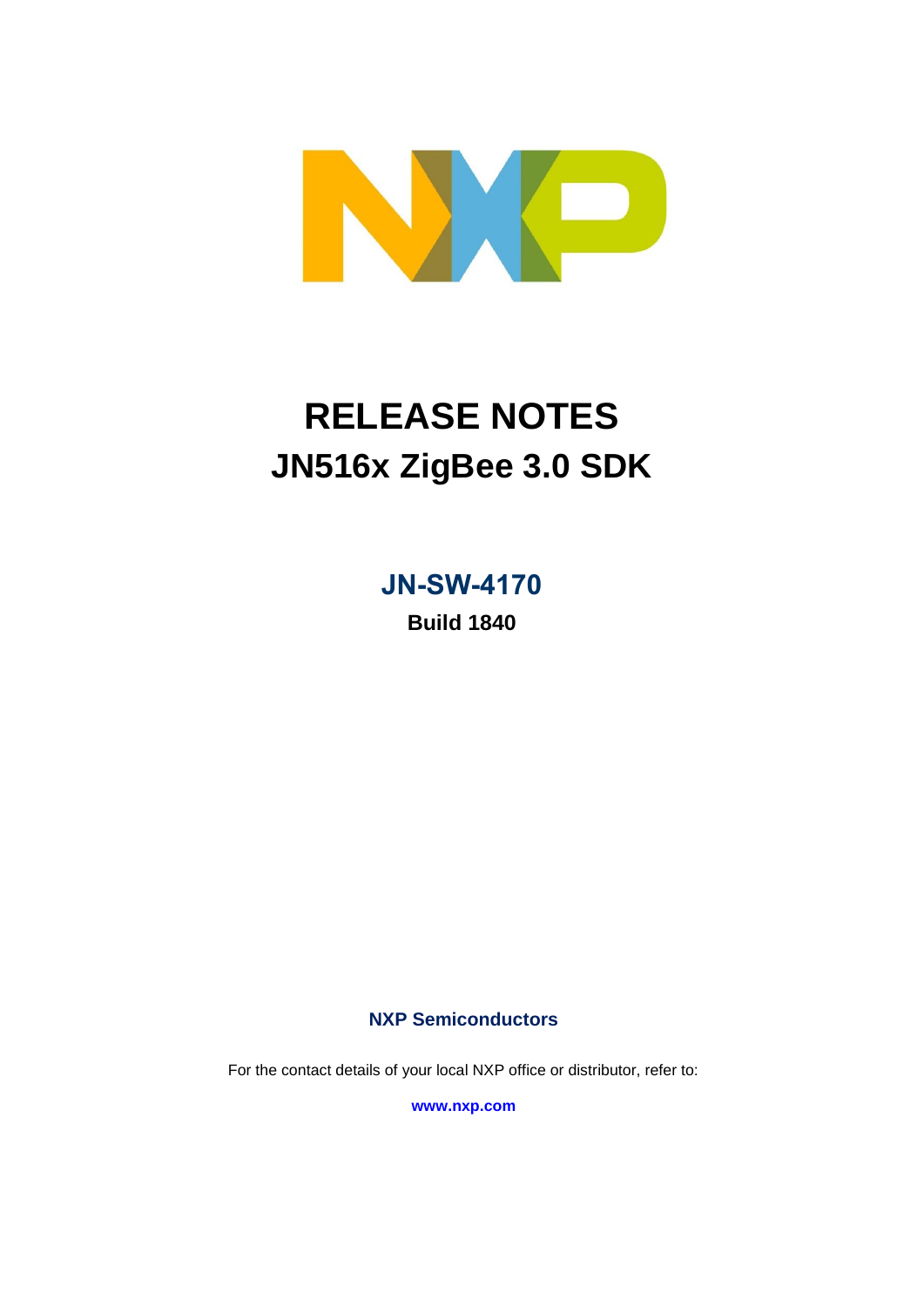## **CONTENTS**

|    | <b>RELEASE SUMMARY (v1840)</b>                                                                                                       | 3                              |
|----|--------------------------------------------------------------------------------------------------------------------------------------|--------------------------------|
|    | 1. Software Components                                                                                                               | 3                              |
| 2. | <b>Supported Hardware Products</b>                                                                                                   | 3                              |
| 3. | <b>Installation</b>                                                                                                                  | 3                              |
| 4. | <b>Release Details</b><br>4.1 New Features and Changes<br>4.2 Bug Fixes<br>4.3 Modifications Required<br>4.3.1 Porting to R22 stack: | 5<br>5<br>$\,6$<br>$9\,$<br>11 |
|    | 5. OTA Image Allocation                                                                                                              | 15                             |
| 6. | <b>Application Porting</b>                                                                                                           | 17                             |
| 7. | <b>Related Documentation</b>                                                                                                         | 17                             |
|    | <b>RELEASE HISTORY (v1518)</b>                                                                                                       | 18                             |
| 8. | <b>Release Details</b><br>8.1 New Features and Changes<br>8.2 Bug Fixes                                                              | 18<br>18<br>19                 |
|    | <b>RELEASE HISTORY (v1396)</b>                                                                                                       | 20                             |
|    | 9. Release Details<br>9.1 New Features and Changes<br>9.2 Bug Fixes<br>9.3 Modifications Required<br>9.4 Known Issues                | 20<br>20<br>20<br>20<br>20     |
|    | <b>RELEASE HISTORY (v1385)</b>                                                                                                       | 21                             |
|    | <b>10. Release Details</b><br>10.1 New Features and Changes<br>10.2 Bug Fixes<br>10.3 Modifications Required<br>10.4 Known Issues    | 21<br>21<br>21<br>21<br>21     |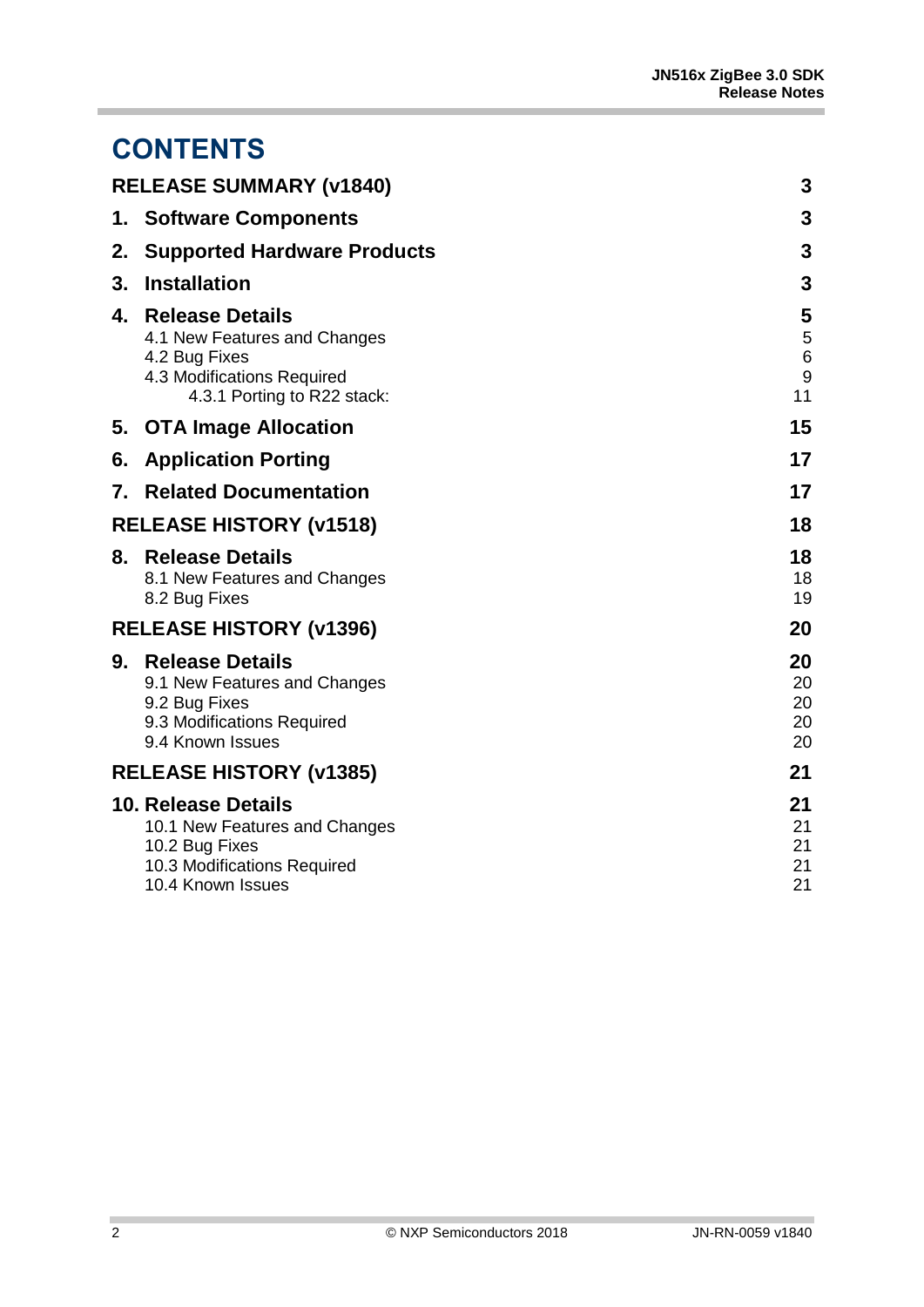## <span id="page-2-0"></span>**RELEASE SUMMARY (v1840)**

The JN516x ZigBee 3.0 Software Developer's Kit (JN-SW-4170) contains software resources needed to develop ZigBee 3.0 applications for the NXP JN5169, JN5168 and JN5164 wireless microcontrollers. This SDK must be installed on top of the 'BeyondStudio for NXP' toolchain (JN-SW-4141), which is available via the [Wireless](http://www.nxp.com/products/wireless-connectivity:WIRELESS-CONNECTIVITY)  [Connectivity](http://www.nxp.com/products/wireless-connectivity:WIRELESS-CONNECTIVITY) area of the NXP web site.

### <span id="page-2-1"></span>**1. Software Components**

This release of the JN-SW-4170 software includes the components listed in the SW\_Contents\_Register\_JN-SW-4170.txt

## <span id="page-2-2"></span>**2. Supported Hardware Products**

| <b>Chips</b> | <b>Modules</b> | <b>Evaluation Kits</b> |
|--------------|----------------|------------------------|
| JN5169-001   | JN5169-001-M00 | JN516x-EK004           |
|              | JN5169-001-M03 |                        |
|              | JN5169-001-M06 |                        |
| JN5168-001   | JN5168-001-M00 | JN516x-EK001           |
|              | JN5168-001-M03 |                        |
|              | JN5168-001-M05 |                        |
|              | JN5168-001-M06 |                        |
| JN5164-001   |                |                        |

This software release supports the following hardware products:

## <span id="page-2-3"></span>**3. Installation**

This SDK (JN-SW-4170) must be installed on top of the 'BeyondStudio for NXP' toolchain (JN-SW-4141), available via the [Wireless Connectivity](http://www.nxp.com/products/wireless-connectivity:WIRELESS-CONNECTIVITY) area of the NXP web site.

Therefore, before installing JN-SW-4170, you must install the toolchain from:

#### **JN-SW-4141 Beyond Studio for NXP v1308.exe**

You can then install the JN516x ZigBee 3.0 SDK from:

#### **JN-SW-4170 Zigbee 3.0 v1840.exe**

For full installation instructions, refer to the *BeyondStudio for NXP Installation and User Guide (JN-UG-3098)*, available from the [Wireless Connectivity](http://www.nxp.com/products/wireless-connectivity:WIRELESS-CONNECTIVITY) area of the NXP web site. This manual also describes how to install the ZPS Configuration Editor plug-ins for Eclipse (BeyondStudio for NXP), which you must install after the SDK.

Note that the BeyondStudio for NXP toolchain includes a built-in Flash programmer that can be used to program JN516x internal Flash memory from BeyondStudio.

Alternatively, the JN51xx Production Flash Programmer (JN-SW-4107) command-line tool can be used to program JN516x internal or external Flash memory. This tool is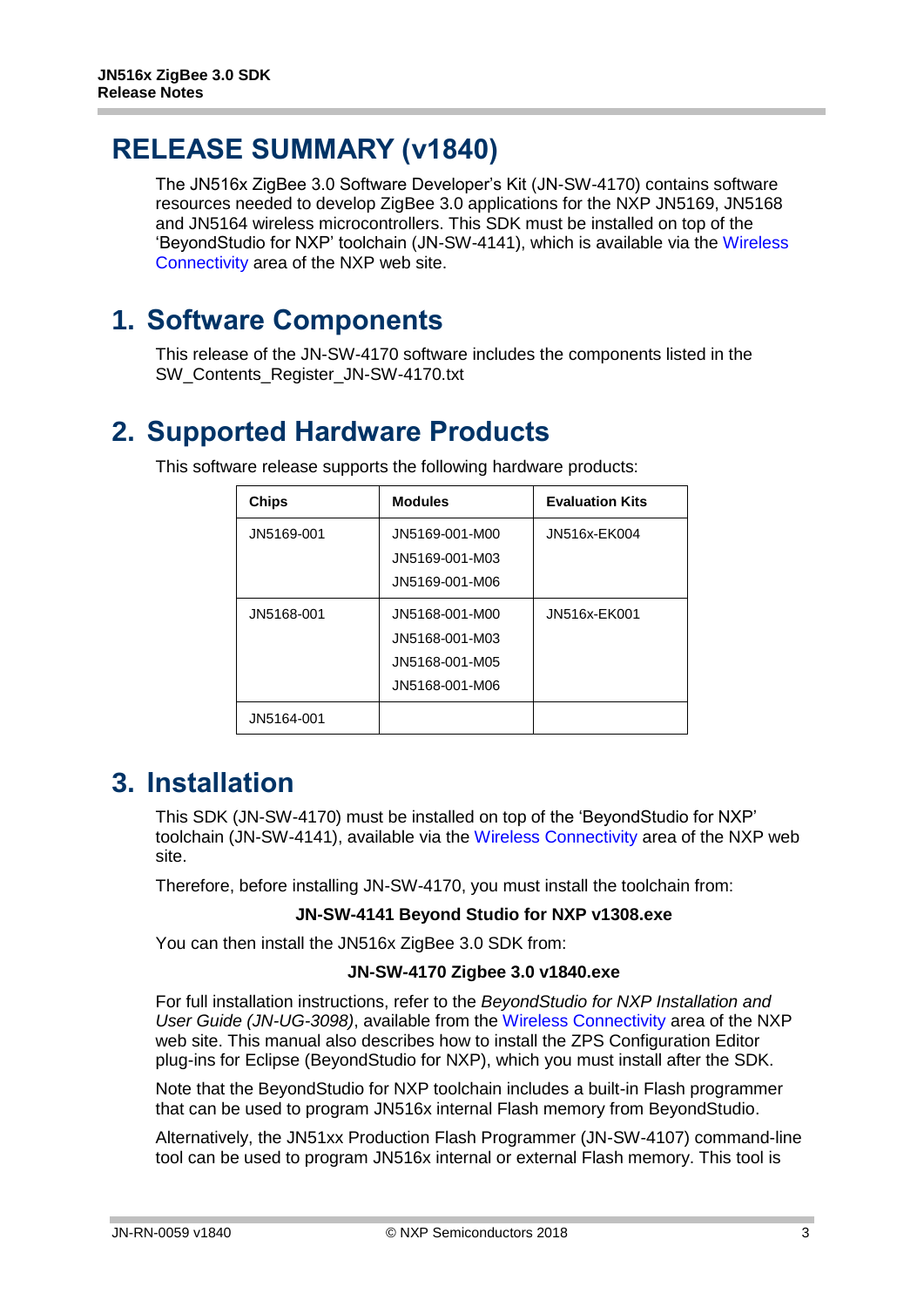available from the [Wireless Connectivity](http://www.nxp.com/products/wireless-connectivity:WIRELESS-CONNECTIVITY) area of the NXP web site and is described in the *JN51xx Production Flash Programmer User Guide (JN-UG-3099)*.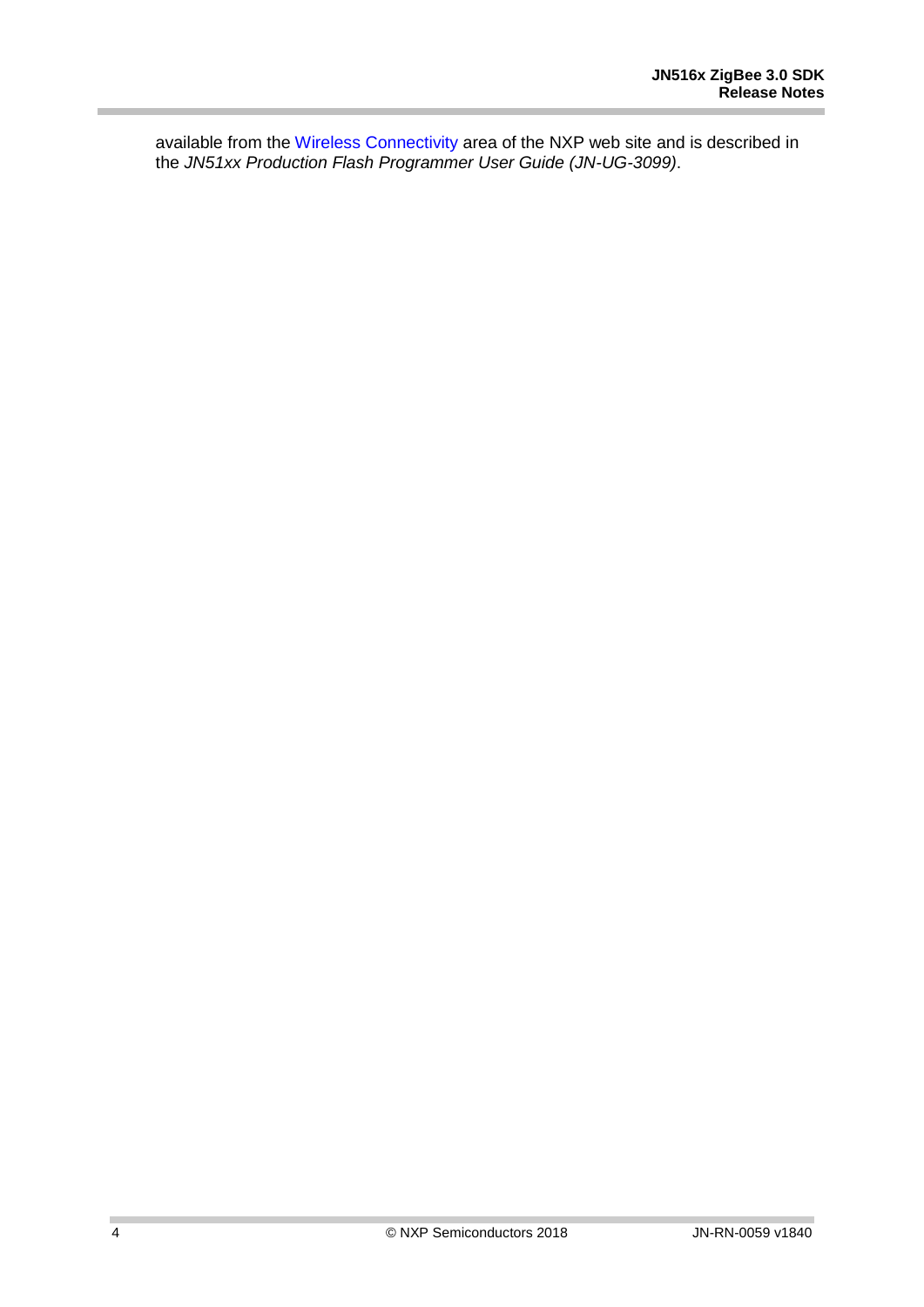## <span id="page-4-0"></span>**4. Release Details**

#### <span id="page-4-1"></span>**4.1 New Features and Changes**

The following new features are included in this release:

| <b>Internal ID</b> | <b>Description</b>                                                         |
|--------------------|----------------------------------------------------------------------------|
| lpsw8035           | Support for install codes to be read from OTP autonomously from the stack. |
| lpsw8430           | Allow the application to disable route discovery when sending data packets |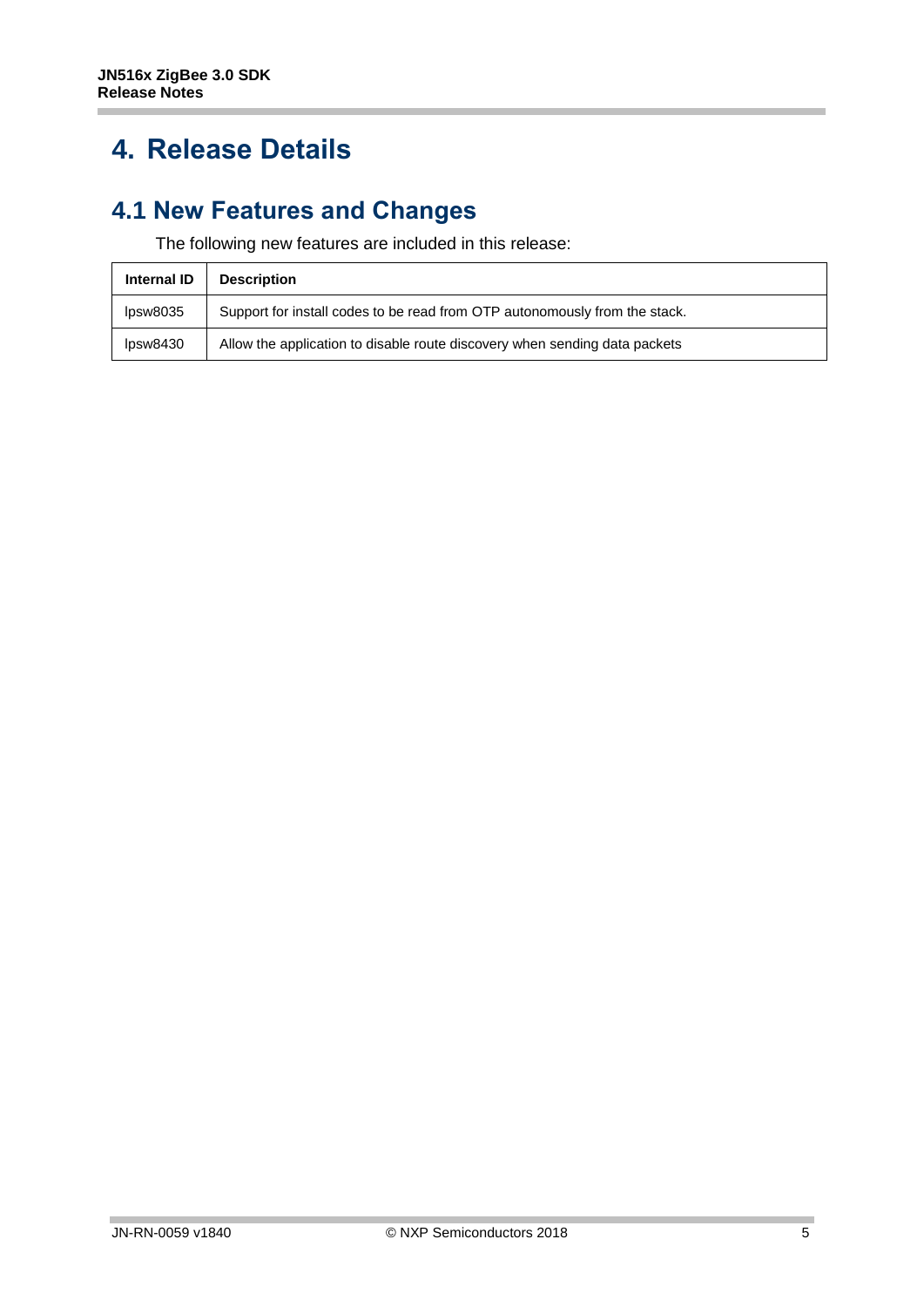## <span id="page-5-0"></span>**4.2 Bug Fixes**

The following issues have been fixed in this release: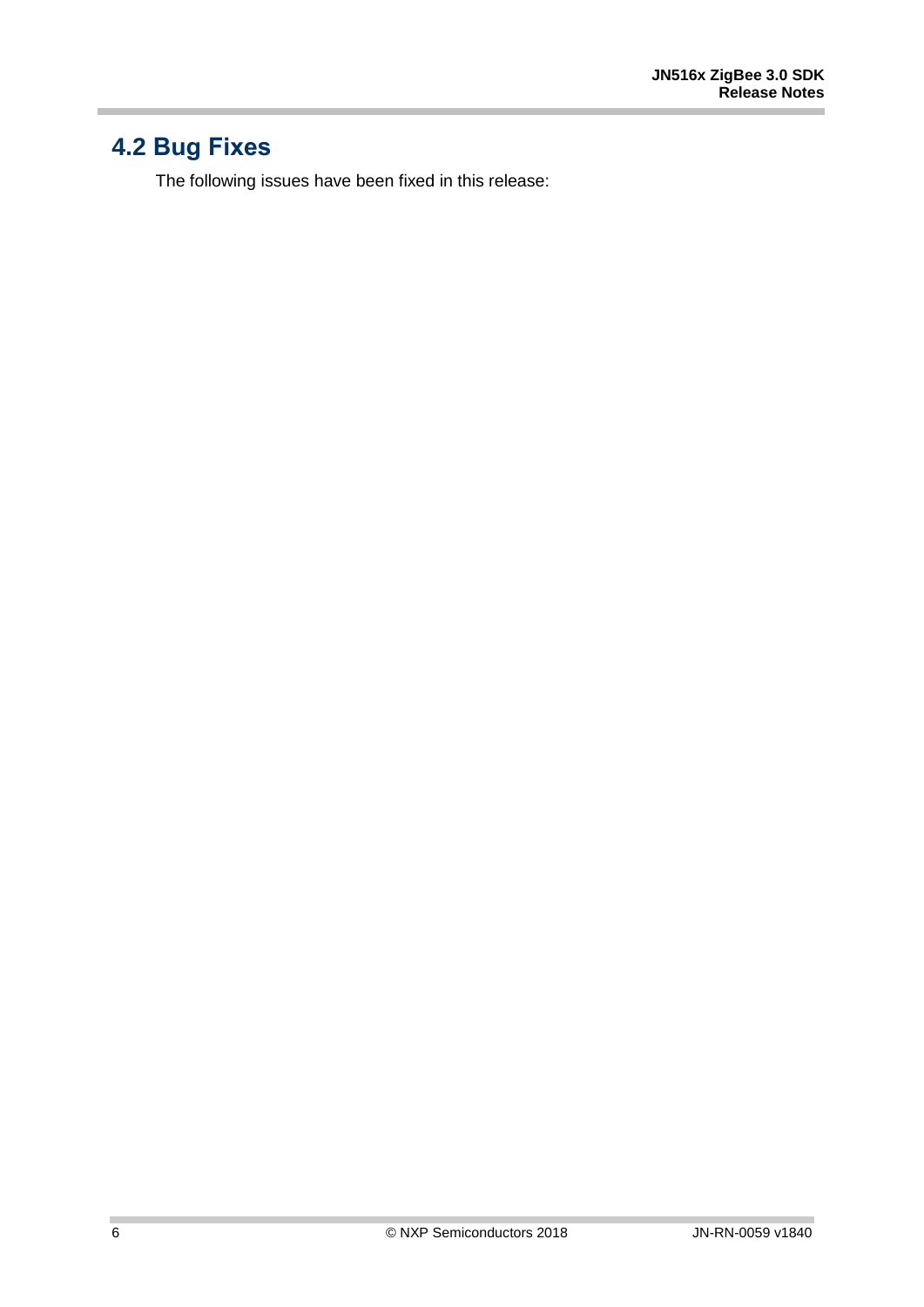| <b>Internal ID</b> | <b>Description</b>                                                                                                                                                                               |
|--------------------|--------------------------------------------------------------------------------------------------------------------------------------------------------------------------------------------------|
| MCUZIGBEE-<br>1609 | GPP Functionality Attribute doesn't have the right bitmap                                                                                                                                        |
| artf571504         | NXP ZCL code has not implemented transitiontime parameter as part of Recall Scene<br>command                                                                                                     |
| MCUZIGBEE-<br>1610 | GP frame counter is wrong                                                                                                                                                                        |
| MCUZIGBEE-<br>1611 | GP doesn't handle reserved and manufacturer specific commands                                                                                                                                    |
| MCUZIGBEE-<br>1612 | Zigbee stack doesn't default back to not using install codes                                                                                                                                     |
| artf571502         | [ZCL] ZCL certification failing due to OO-TC-05S as NXP ZCL code does not handle special<br>case where minimum reporting interval is set to FFFF and maximum reporting interval is set<br>to $0$ |
| artf571504         | [ZCL] ZB 3.0 certification S-TC-04S failing as NXP ZCL code has not implemented<br>transitiontime parameter as part of Recall Scene command which has been introduced in<br>ZCLr7                |
| MCUZIGBEE-<br>1579 | Wrong definition of various macros for BDB Commissioning Mode bit field in bdb_api.h                                                                                                             |
| artf571087         | Simultaneous Joiner optimise timings                                                                                                                                                             |
| artf566994         | Leave indication should check for device type before sending an APSME update out and<br>leave notification should check destination address.                                                     |
| artf566995         | Run time fragmentation APDU allocation is done in the non-default cluster implementation                                                                                                         |
| artf559362         | Npdu leak in multimac if sending to a disabled interface                                                                                                                                         |
| artf555858         | ZPS_vNMPurgeEntry function can cause an invalid clear of MAC address                                                                                                                             |
| artf554519         | Insecure rejoin goes to old coordinator MAC address, even though PAN has changed                                                                                                                 |
| artf553158         | Sub Gig Channel change fails.                                                                                                                                                                    |
| artf553167         | The stack clears the link key on synchronous rejoin failure                                                                                                                                      |
| artf552149         | End Device join results in the Coordinator sending route request to a magic address of<br>0x00CF                                                                                                 |
| artf550364         | R22 Coordinator ignores association request                                                                                                                                                      |
| artf552096         | Critical sections unsafe when using high priority interrupts                                                                                                                                     |
| artf552095         | MultiMac support needs to handle HW not present                                                                                                                                                  |
| artf552089         | Purge Join resource on authentication timer                                                                                                                                                      |
| artf551817         | Suppress Transport key and authentication after Orphan Notification/Re-alignment                                                                                                                 |
| artf547808         | Applications built using OTA don't successfully validate the image and switch to the new<br>image.                                                                                               |
| artf545795         | Rx On When Idle End device address conflict resolution parent to send leave                                                                                                                      |
| artf545793         | The API to transmit a transport key message sends the key only APS encrypted                                                                                                                     |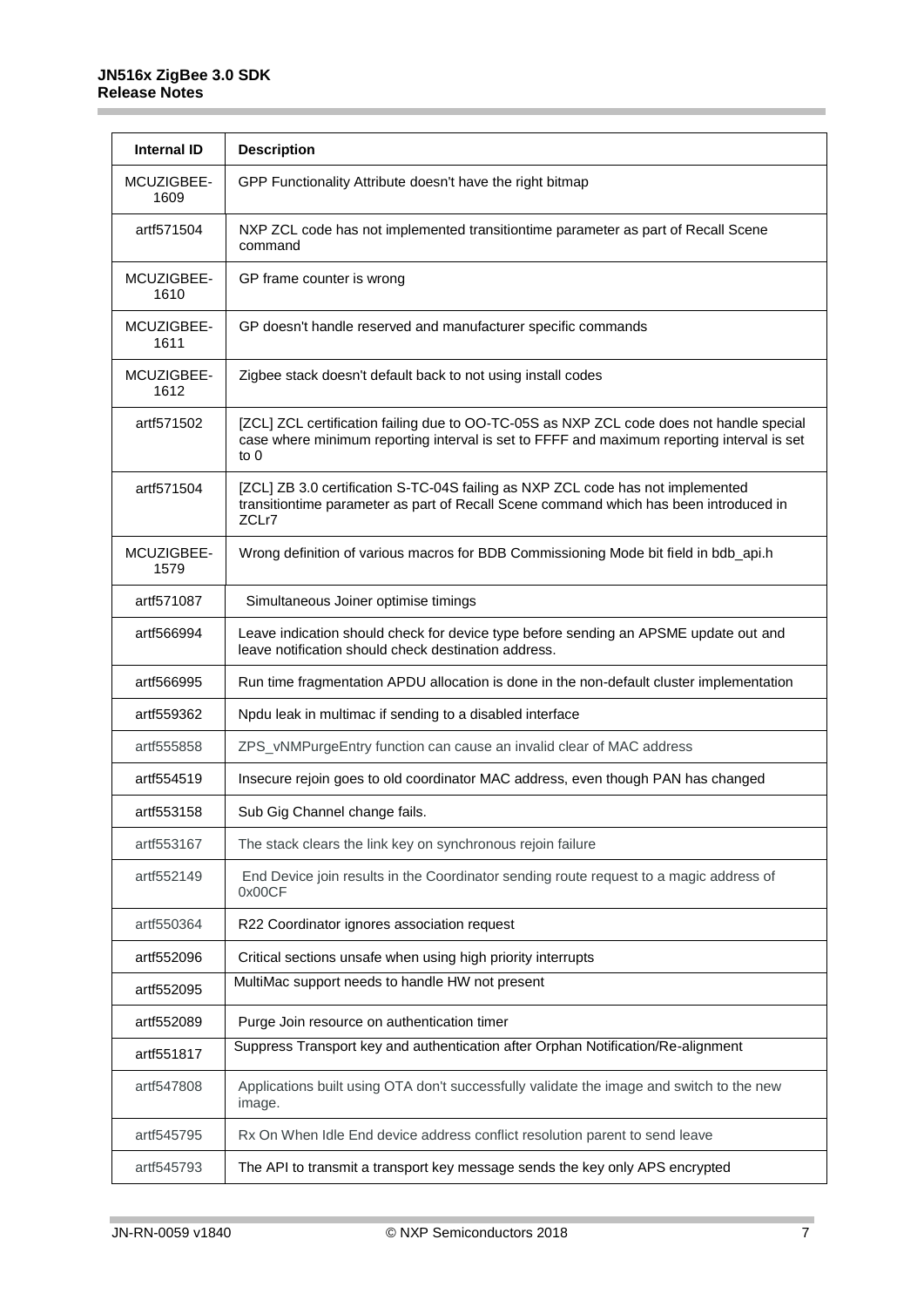i

| artf545516 | Reset make neighbour table and MAC table misaligned                                                                 |
|------------|---------------------------------------------------------------------------------------------------------------------|
| artf545515 | Leave sent from a parent whose address conflicts with the local node                                                |
| artf545514 | User defined default key is not persisted                                                                           |
| lpsw8712   | The APDU is not getting freed in BDB source code if ZPS function returns non-success value                          |
| lpsw8724   | Route doesn't recover from a many to one route failure                                                              |
| lpsw8090   | The stack set depth function does no copy the new depth to the beacon payload                                       |
| lpsw8091   | Stack form distributed network does not set depth or capacity flags in beacon payload                               |
| lpsw8407   | Stack network Restore functionality doesn't restore the complete data                                               |
| lpsw8408   | binding table does not align to network address/neighbour table changes                                             |
| lpsw8409   | Rejoin and data poll request are sent to invalid address                                                            |
| lpsw8458   | PDUM_vInit function does not set the FreeHead List index to zero                                                    |
| lpsw8492   | NPDU leak happens with fragmentation                                                                                |
| lpsw8498   | Beacon notification on an active scan on the coordinator can result in trampling of memory                          |
| lpsw8503   | GP alias doesn't get reset after sending GP packet                                                                  |
| lpsw8504   | NWK address response and IEEE address response for RxOnWhenIdle End device for<br>extended address request is wrong |
| lpsw7654   | BDB_bOutOfBandCommissionGetKey() returns incorrect results                                                          |
| lpsw8667   | E_ZCL_CBET_REPORT_REQUEST will be missing if two attributes are reported together                                   |
| lpsw8668   | Add a function to increment PollControl timing parameters when an end device wake up from<br>sleep                  |
| lpsw8664   | The number of endpoints supported by a device should not be equal to or more than<br>maximum endpoint ID supported  |
| lpsw8665   | Endpoint not getting registered if it contains any attribute of datatype Int40, Int48, Int56,<br>Int64              |
| lpsw8666   | Poll Control Cluster: Internal Variable Initialization                                                              |
| lpsw8681   | Router and Coordinator do a bus error exception when Network leave request is received                              |
| lpsw8682   | Coordinator sends a beacon response of PAN at capacity after it receives a unicast<br>management permit join req    |
| lpsw8692   | The event ZPS_EVENT_APS_ZGP_DATA_INDICATION is not getting generated at AT_GP<br>application and ZCL for DUT_ZGPD   |
| lpsw8697   | The function BDB_vNsStateMachine would set a wrong bdbNodeJoinLinkKeyType attribute<br>in bdb_ns.c file             |
| lpsw8712   | The APDU is not getting freed in BDB source code if ZPS function returns non-success value                          |
| lpsw8719   | A new device can not join even when an old device has left the network when using Flash<br><b>TCLK</b> feature      |
| lpsw8742   | Route doesn't recover from a many to one route failure                                                              |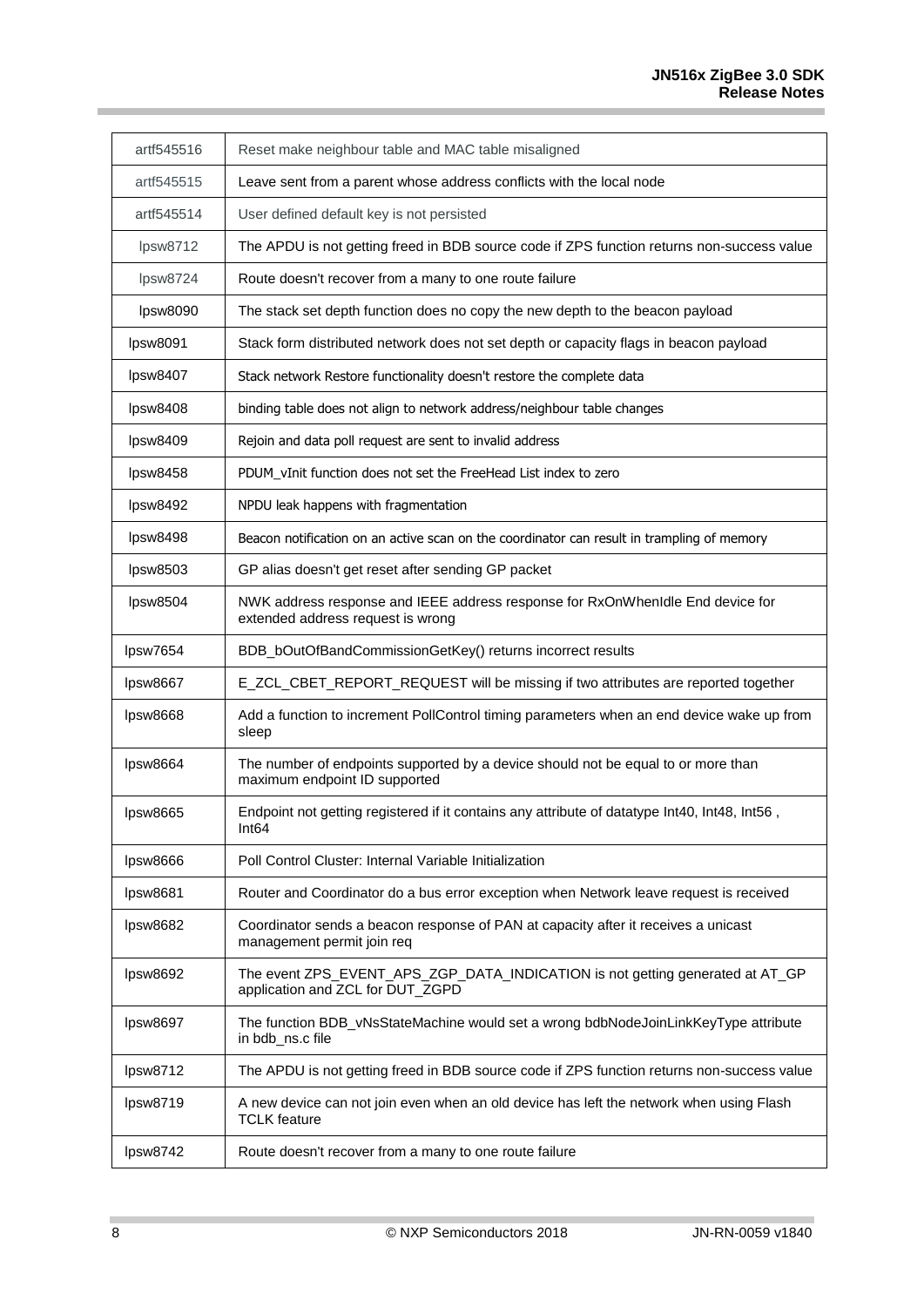#### <span id="page-8-0"></span>**4.3 Modifications Required**

**These modifications must be made otherwise the stack will not function properly.**

1. The new stack has support for better throughput and automatic buffering of data packets during route discovery. This requires the addition of a new queue in the application.

The size of the queue is defined as:

#define MCPS\_DCFM\_QUEUE\_SIZE 5

This queue should be tied to the stack definition: extern PUBLIC tszQueue zps\_msgMcpsDcfm;

The storage of the queue must be defined:

PRIVATE MAC\_tsMcpsVsCfmData asMacMcpsDcfm[MCPS\_DCFM\_QUEUE\_SIZE];

In the APP vInitResources function an additional queue must be added:

ZQ\_vQueueCreate(&zps\_msgMcpsDcfm, MCPS\_DCFM\_QUEUE\_SIZE, sizeof(MAC\_tsMcpsVsCfmData),(uint8\*)asMacMcpsDcfm);

- 2. All references to BDB\_vSetKeys should be replaced with ZPS\_vSetKeys.
- 3. The beacon filter functionality has been extended to support filtering on depth. This addition means that the filter mask field in the beacon filter structure has been changed from a u8FilterMap to u16FilterMap. The bit mask doesn't change.
- 4. The binding table functionality has been optimised to not store the extended address inside the binding table structure. This now has a look up field.

If the destination address mode in the binding table holds the value of 0x3 (IEEE address mode) the destination address can be got using the following reference:

 $ZPS$  tsAplAib  $*$  tsAplAib = ZPS\_psAplAibGetAib();

u64Addr = ZPS\_u64NwkNibGetMappedIeeeAddr( ZPS\_pvAplZdoGetNwkHandle(), tsAplAib->psAplApsmeAibBindingTable- >psAplApsmeBindingTable[0].pvAplApsmeBindingTableEntryForSpSrcAddr[j].u16 AddrOrLkUp);

where *j* is the index of the binding table entry.

If the destination address mode is (0x1) which refers to the group address then this is stored as a 16 bit value in the tsAplAib->psAplApsmeAibBindingTable- >psAplApsmeBindingTable[0].pvAplApsmeBindingTableEntryForSpSrcAddr[j].u16 AddrOrLkUp.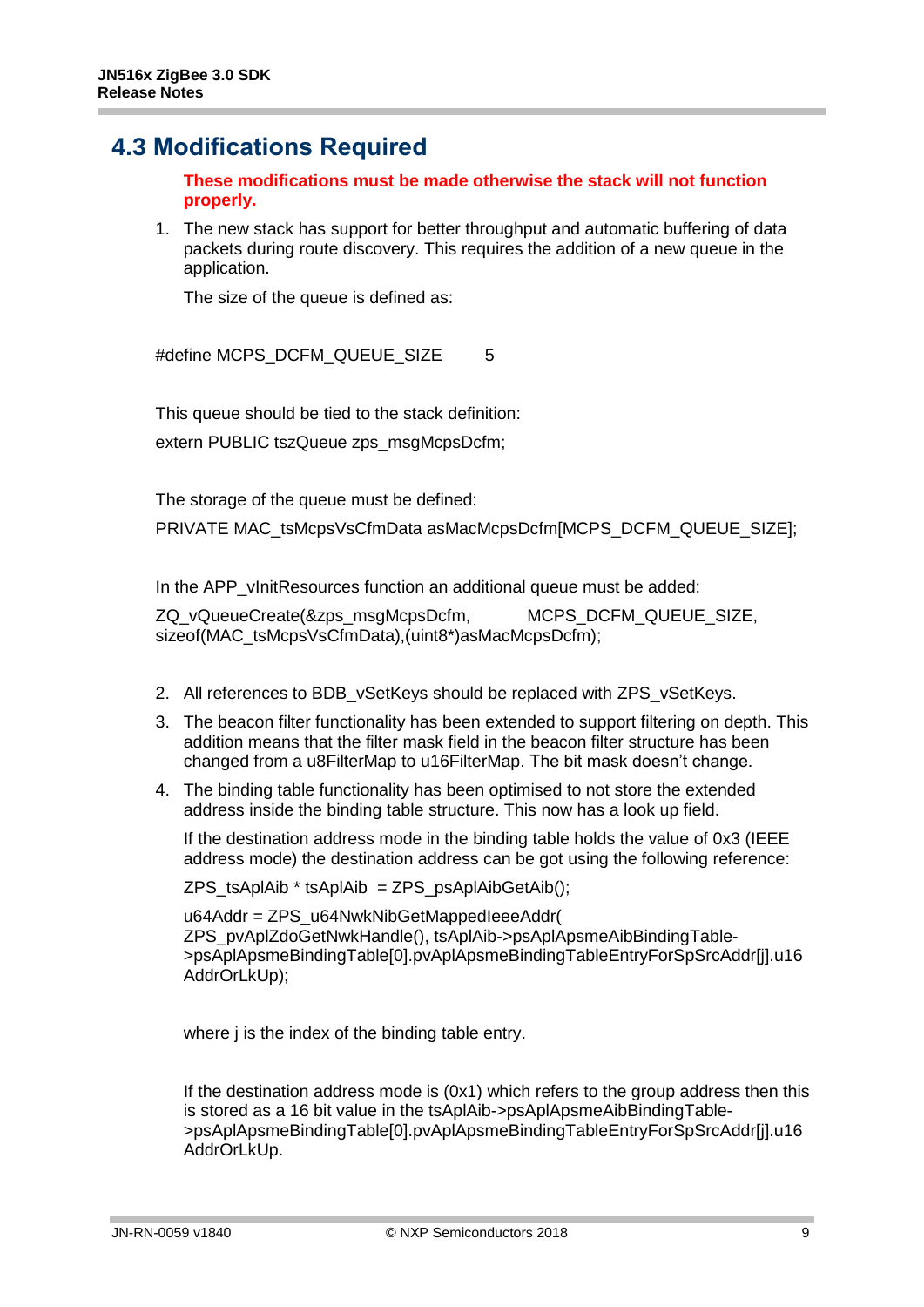5. There is a change in the stack behaviour during rejoins.

When a node does a rejoin with the allocate address bit set, In the previous revisions of the stack it would get a new address assigned.

The behaviour of the stack is now to only issue a new address if the address the device has allocated to itself is conflicting with something the parent has.

The device would be issued the same address it selected for itself if it wasn't an illegal address i.e. 0 or greater than 0xfff7 or conflicting with current addresses stored by the parent.

6. The [ void ZPS\_vSetOrphanUpdateDisable ( bool\_t bEnableOverride ) ] is no longer supported. This is because the stack by default treats the orphan join as a secured rejoin onto the network and hence doesn't send APSME updates or transport key to the orphaned device.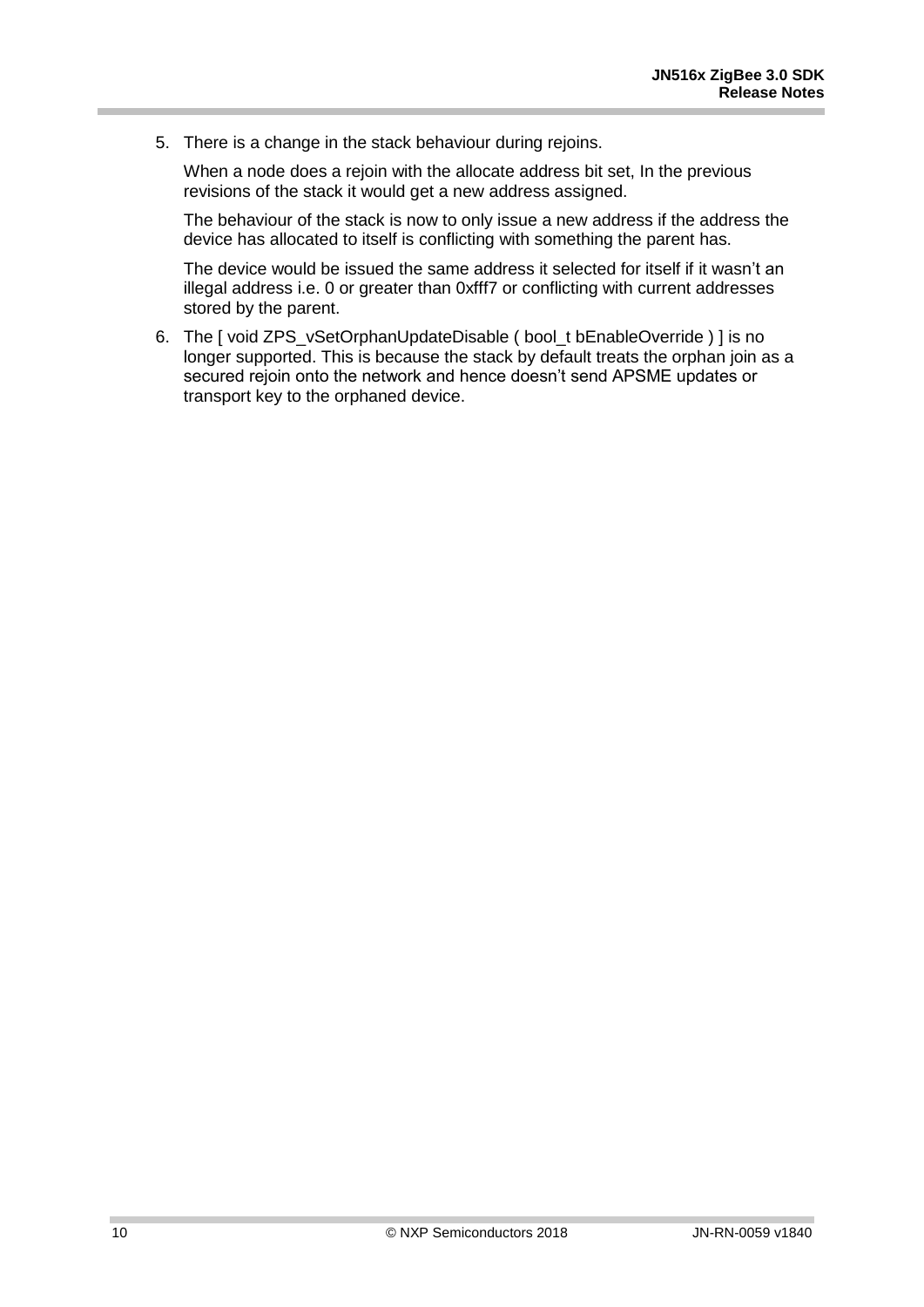#### <span id="page-10-0"></span>**4.3.1 Porting to R22 stack:**

The Zigbee PRO R22 version of the stack allows for multiple MAC interfaces to be present. This is to support both 2.4G and 868 MHz frequency bands using the single Zigbee stack. To address this a MAC interface table needs to be configured in the ZPS Config diagram.

The Mac Interface list can be found as an option for the node. For e.g. if you have Zigbee network with a router node. You can select the router node and press the right mouse button to provide the options. The Mac Interface list can be found under New Child -> Mac Interface List.



After adding the Mac Interface List, select the Mac Interface list and press the right mouse button to provide the options. The Mac interface can be found under New Child -> Mac Interface.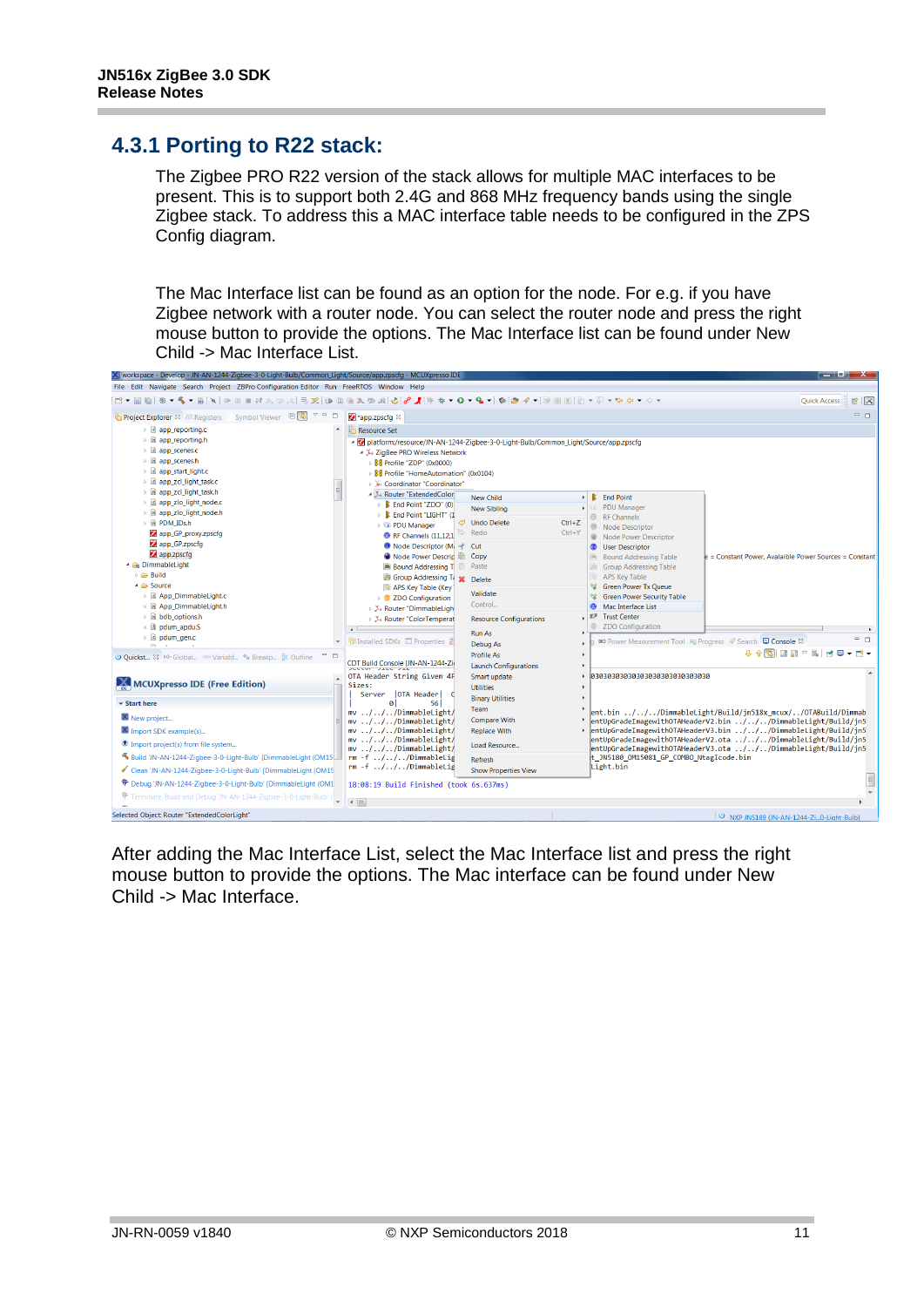| V workspace - Develop - JN-AN-1244-Zigbee-3-0-Light-Bulb/Common_Light/Source/app.zpscfq - MCUXpresso IDE |                                                         |                                                                                      |                                                                | $\Box$ of $\chi$                                                                                                                     |
|----------------------------------------------------------------------------------------------------------|---------------------------------------------------------|--------------------------------------------------------------------------------------|----------------------------------------------------------------|--------------------------------------------------------------------------------------------------------------------------------------|
| File Edit Navigate Search Project ZBPro Configuration Editor Run FreeRTOS Window Help                    |                                                         |                                                                                      |                                                                |                                                                                                                                      |
|                                                                                                          |                                                         |                                                                                      |                                                                | Quick Access :<br>■ 区                                                                                                                |
| Project Explorer & Will Registers & Symbol Viewer $\Box$                                                 | app.zpscfg &                                            |                                                                                      |                                                                | $=$ $\Box$                                                                                                                           |
| $\triangleright$ <b>e</b> app_reporting.c                                                                | Resource Set                                            |                                                                                      |                                                                |                                                                                                                                      |
| in app reporting.h                                                                                       |                                                         | - platform:/resource/JN-AN-1244-Zigbee-3-0-Light-Bulb/Common_Light/Source/app.zpscfq |                                                                |                                                                                                                                      |
| <b>D</b> app_scenes.c                                                                                    | ▲ ‰ ZigBee PRO Wireless Network                         |                                                                                      |                                                                |                                                                                                                                      |
| b in app scenes.h                                                                                        | <b>B</b> Profile "ZDP" (0x0000)                         |                                                                                      |                                                                |                                                                                                                                      |
| ▷ <b><i>e</i></b> app_start_light.c                                                                      | <b>B</b> <sup>B</sup> Profile "HomeAutomation" (0x0104) |                                                                                      |                                                                |                                                                                                                                      |
| <b>E</b> app zcl light task.c                                                                            | » & Coordinator "Coordinator"                           |                                                                                      |                                                                |                                                                                                                                      |
| ▷ h app_zcl_light_task.h<br>▷ <i>c</i> app_zlo_light_node.c                                              | - X Router "ExtendedColorLight"                         |                                                                                      |                                                                |                                                                                                                                      |
| ▷ h app_zlo_light_node.h                                                                                 | $\triangleright$ <b>E</b> End Point "ZDO" (0)           |                                                                                      |                                                                |                                                                                                                                      |
| ▷ h PDM_IDs.h                                                                                            | $\triangleright$ <b>E</b> End Point "LIGHT" (1)         |                                                                                      |                                                                |                                                                                                                                      |
| app_GP_proxy.zpscfq                                                                                      | <b>D</b> PDU Manager                                    | RF Channels <sup>7111111141516171010101111111</sup>                                  |                                                                |                                                                                                                                      |
| app_GP.zpscfq                                                                                            | <b>O</b> Node Descr                                     | <b>New Child</b>                                                                     | Mac Interface                                                  |                                                                                                                                      |
| app.zpscfq                                                                                               | Node Power                                              | <b>New Sibling</b>                                                                   |                                                                | with RxOnWhenIdle, Default Power Source = Constant Power, Avalaible Power Sources = Const                                            |
| - Ca DimmableLight                                                                                       |                                                         | Bound Addr & Undo New Mac Interface List                                             | $Ctrl + Z$                                                     |                                                                                                                                      |
| $\triangleright$ $\triangleright$ Build                                                                  | Group Addr                                              | Redo                                                                                 | $Ctrl + Y$                                                     |                                                                                                                                      |
| ▲ <b>B</b> Source                                                                                        | APS Key Tab of                                          | Cut                                                                                  |                                                                |                                                                                                                                      |
| <b>B</b> App DimmableLight.c                                                                             | Mac Interfac                                            | Copy                                                                                 |                                                                |                                                                                                                                      |
| <b>B</b> App_DimmableLight.h                                                                             | <b>Example 2DO Configl</b>                              | <b>Paste</b>                                                                         |                                                                |                                                                                                                                      |
| <b>h</b> bdb_options.h                                                                                   | ▷ 34 Router "Dimma                                      | Delete                                                                               |                                                                |                                                                                                                                      |
| <b>S</b> pdum apdu.S                                                                                     | $\epsilon$                                              |                                                                                      |                                                                |                                                                                                                                      |
| <b>D</b> dum_gen.c<br>m.<br>$\sim$                                                                       | <b>T</b> Installed SDKs <b>E</b> Prop                   | Validate                                                                             | onfig D Power Measurement Tool D Progress / Search D Console & | - 8                                                                                                                                  |
| U Quickst 83 09= Global (x)= Variabl ® Breakp B Outline                                                  |                                                         | Control                                                                              |                                                                | <b>+ + 5 E E F &amp; F F F</b>                                                                                                       |
|                                                                                                          | <b>CDT Build Console [JN-AN-</b>                        | <b>Resource Configurations</b>                                                       |                                                                |                                                                                                                                      |
|                                                                                                          | OTA Header String Gi                                    | Run As                                                                               | 38303030303030303030303030303030                               |                                                                                                                                      |
| MCUXpresso IDE (Free Edition)                                                                            | Sizes:                                                  | Debug As                                                                             |                                                                |                                                                                                                                      |
| <b>v</b> Start here                                                                                      | Server   OTA Head<br><b>a</b> l                         | <b>Profile As</b>                                                                    |                                                                |                                                                                                                                      |
|                                                                                                          | mv///Dimmable                                           | <b>Launch Configurations</b>                                                         |                                                                | Client.bin ///DimmableLight/Build/jn518x mcux//OTABuild/Dimmab                                                                       |
| New project                                                                                              | $\ldots / \ldots / \ldots /$ Dimmable<br>mv             | Smart update                                                                         |                                                                | ClientUpGradeImagewithOTAHeaderV2.bin ///DimmableLight/Build/jn5                                                                     |
| Import SDK example(s)                                                                                    | mv ///Dimmable                                          | <b>Utilities</b>                                                                     |                                                                | ClientUpGradeImagewithOTAHeaderV3.bin ///DimmableLight/Build/jn5                                                                     |
| <sup>1</sup> Import project(s) from file system                                                          | mv ///Dimmable<br>mv ///Dimmable                        | <b>Binary Utilities</b>                                                              |                                                                | ClientUpGradeImagewithOTAHeaderV2.ota ///DimmableLight/Build/jn5<br>ClientUpGradeImagewithOTAHeaderV3.ota ///DimmableLight/Build/jn5 |
| 6 Build 'JN-AN-1244-Zigbee-3-0-Light-Bulb' [DimmableLight (OM15                                          | $rm-f$ ///Dimma                                         | Team                                                                                 | ight JN5180 OM15081 GP COMBO NtagIcode.bin                     |                                                                                                                                      |
| Clean 'JN-AN-1244-Zigbee-3-0-Light-Bulb' [DimmableLight (OM15                                            | $rm-f$ ///Dimma                                         | <b>Compare With</b>                                                                  | ld/Light.bin                                                   |                                                                                                                                      |
| <sup>特</sup> Debug 'JN-AN-1244-Zigbee-3-0-Light-Bulb' [DimmableLight (OM1                                | 18:08:19 Build Finis                                    | <b>Replace With</b>                                                                  |                                                                | $\equiv$                                                                                                                             |
| <sup>第</sup> Terminate, Build and Debug 'JN-AN-1244-Zigbee-3-0-Light-Bulb' [ ]                           |                                                         | Load Resource                                                                        |                                                                |                                                                                                                                      |
|                                                                                                          | $\leftarrow$ III                                        | <b>Refresh</b>                                                                       |                                                                |                                                                                                                                      |
| Selected Object: Mac Interface List                                                                      |                                                         | <b>Show Properties View</b>                                                          |                                                                | $\{0\}$ AIVO INFERIOR CINE AND ROAM TO A FOLKA DUILY                                                                                 |

After adding the Mac Interface, the properties can be updated. The default is 2.4G. This default can be kept. The "Router Allowed" properties should be set to "true".

| File Edit Navigate Search Project ZBPro Configuration Editor Run FreeRTOS Window Help                                                                                                                                                                                                                                                                                                                                                                                                                                                                                                   |                                                                                                                                                                                                                                                                                                                                                                                                                                                                                                                                                                                                                                                                                                                                                      |                                                                                                                                                                                         |                        |
|-----------------------------------------------------------------------------------------------------------------------------------------------------------------------------------------------------------------------------------------------------------------------------------------------------------------------------------------------------------------------------------------------------------------------------------------------------------------------------------------------------------------------------------------------------------------------------------------|------------------------------------------------------------------------------------------------------------------------------------------------------------------------------------------------------------------------------------------------------------------------------------------------------------------------------------------------------------------------------------------------------------------------------------------------------------------------------------------------------------------------------------------------------------------------------------------------------------------------------------------------------------------------------------------------------------------------------------------------------|-----------------------------------------------------------------------------------------------------------------------------------------------------------------------------------------|------------------------|
|                                                                                                                                                                                                                                                                                                                                                                                                                                                                                                                                                                                         |                                                                                                                                                                                                                                                                                                                                                                                                                                                                                                                                                                                                                                                                                                                                                      |                                                                                                                                                                                         | Quick Access : B   X   |
| Project Explorer 23 IMP Registers MI Symbol Viewer B                                                                                                                                                                                                                                                                                                                                                                                                                                                                                                                                    | app.zpscfq 88                                                                                                                                                                                                                                                                                                                                                                                                                                                                                                                                                                                                                                                                                                                                        |                                                                                                                                                                                         | . n                    |
| <b>E</b> app manage temperature.c<br>> B app_manage_temperature.h<br>▷ <i><b>a</b></i> app ntag icode.c<br>» In app ntag icode.h<br><b>E</b> app ota client.c<br>> B app_ota_client.h<br>i is app power on counter.c<br>> B app_power_on_counter.h<br><b>a</b> app reporting.c<br>$\triangleright$ $\blacksquare$ app reporting.h<br>$\triangleright$ <b>c</b> app scenes.c<br><b>E</b> app_scenes.h<br>▷ <i>a</i> app_start_light.c<br>is a app zcl light task.c<br><b>B</b> app_zcl_light_task.h<br>▷ <i>a</i> app_zlo_light_node.c<br>> B app_zlo_light_node.h<br><b>E PDM IDs.h</b> | <b>Resource Set</b><br>- Diatform:/resource/JN-AN-1244-Zigbee-3-0-Light-Bulb/Common_Light/Source/app.zpscfg<br>- 3: ZigBee PRO Wireless Network<br>▷ <b>B&amp;</b> Profile "ZDP" (0x0000)<br>> 88 Profile "HomeAutomation" (0x0104)<br>⊳ » Coordinator "Coordinator"<br>- X. Router "ExtendedColorLight"<br>$\triangleright$ <b>E</b> End Point "ZDO" (0)<br>$\triangleright$ <b>B</b> : End Point "LIGHT" (1)<br><b>DE PDU Manager</b><br>RF Channels (11.12.13.14.15.16.17.18.19.20.21.22.23.24.25.26 : 0x7fff800)<br>Node Descriptor (Manufacturer Code = 4151)<br>Bound Addressing Table (Table Size = 5)<br>Group Addressing Table (Table Size = 16)<br>$\sim$ APS Key Table (Key Table Size = 1)<br>A Mac Interface List<br>Mac Interface true | Node Power Descriptor (Default Power Mode = Synchronised with RxOnWhenIdle, Default Power Source = Constant Power, Avalaible Power Sources = Const                                      |                        |
| app_GP_proxy.zpscfq<br>app_GP.zpscfg<br>app.zpscfq<br><b>Service</b> State                                                                                                                                                                                                                                                                                                                                                                                                                                                                                                              | <b>2DO Configuration</b><br>$\sqrt{2}$                                                                                                                                                                                                                                                                                                                                                                                                                                                                                                                                                                                                                                                                                                               | 1 Installed SDKs <b>III</b> Properties <sup>22</sup> all Problems <b>D</b> Memory <b>2</b> SWO Trace Config <b>■</b> Power Measurement Tool B Progress <b>/</b> Search <b>D</b> Console | $\overline{1}$<br>$ -$ |
| $ -$<br>U Quickst 83 M- Global (x)-Variabl ® Breakp B Outline                                                                                                                                                                                                                                                                                                                                                                                                                                                                                                                           |                                                                                                                                                                                                                                                                                                                                                                                                                                                                                                                                                                                                                                                                                                                                                      |                                                                                                                                                                                         | ■国参属 19 下              |
| $\overline{\phantom{a}}$<br>MCUXpresso IDE (Free Edition)<br><b>v</b> Start here<br>New project<br>Import SDK example(s)<br><sup>1</sup> Import project(s) from file system<br>8 Build 'JN-AN-1244-Zigbee-3-0-Light-Bulb' [DimmableLight (OM15<br>Clean 'JN-AN-1244-Zigbee-3-0-Light-Bulb' [DimmableLight (OM15                                                                                                                                                                                                                                                                         | Property<br><b>Channel List Size</b><br>Enabled<br>Index<br>Radio Type<br><b>Router Allowed</b>                                                                                                                                                                                                                                                                                                                                                                                                                                                                                                                                                                                                                                                      | Value<br>$\overline{14}$ 1<br><b>Ext</b> rue<br>$\overline{H}$ <sup>0</sup><br>$E = RT2400MHz$<br><b>M<sub>k</sub></b> true                                                             |                        |
| <sup>特</sup> Debug 'JN-AN-1244-Zigbee-3-0-Light-Bulb' [DimmableLight (OM1<br><b>*</b> Terminate, Build and Debug 'JN-AN-1244-Zigbee-3-0-Light-Bulb' [                                                                                                                                                                                                                                                                                                                                                                                                                                   |                                                                                                                                                                                                                                                                                                                                                                                                                                                                                                                                                                                                                                                                                                                                                      |                                                                                                                                                                                         |                        |
|                                                                                                                                                                                                                                                                                                                                                                                                                                                                                                                                                                                         |                                                                                                                                                                                                                                                                                                                                                                                                                                                                                                                                                                                                                                                                                                                                                      |                                                                                                                                                                                         |                        |
|                                                                                                                                                                                                                                                                                                                                                                                                                                                                                                                                                                                         |                                                                                                                                                                                                                                                                                                                                                                                                                                                                                                                                                                                                                                                                                                                                                      | NXP JN5189 (JN-AN-1244-ZiO-Light-Bulb)                                                                                                                                                  |                        |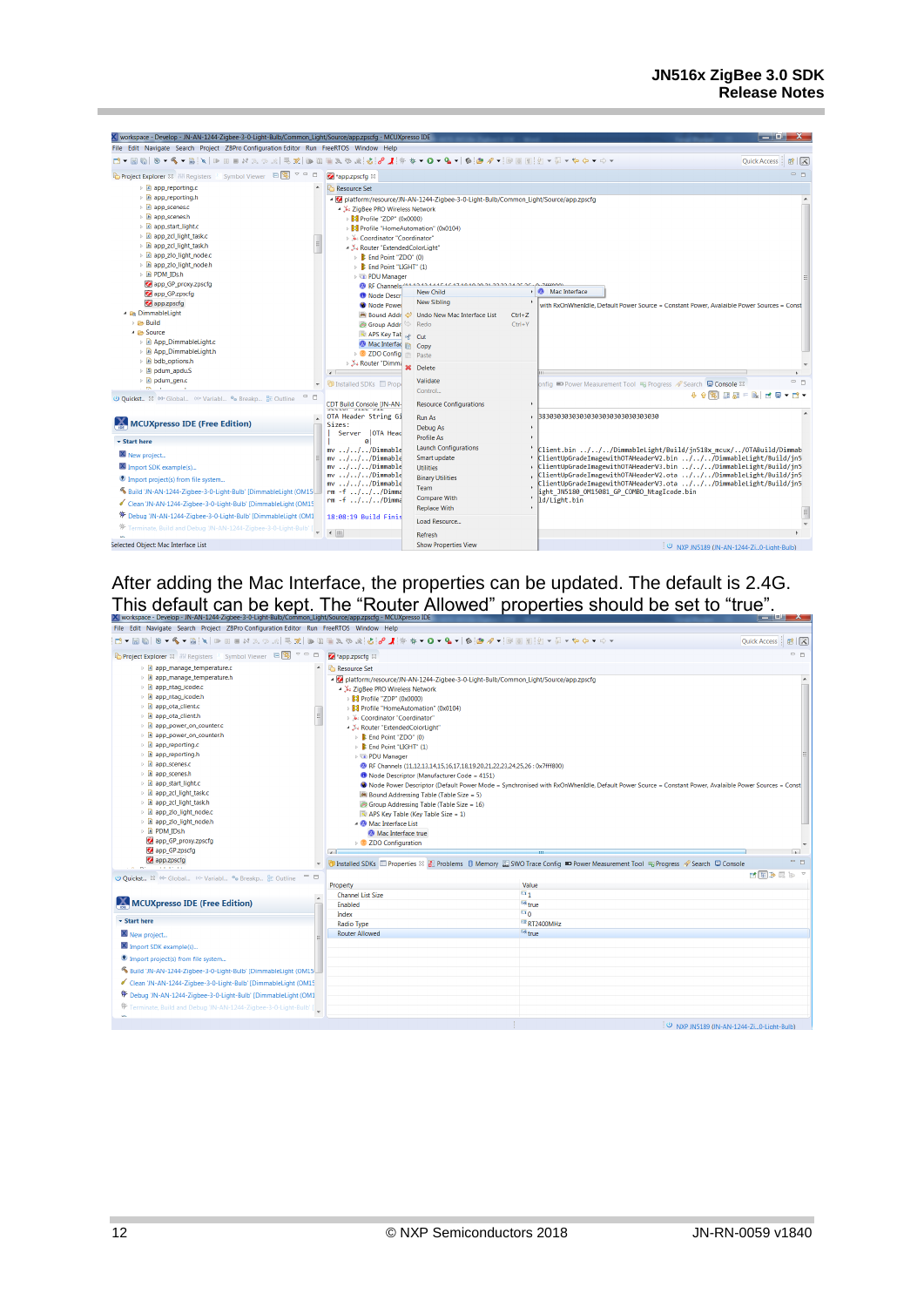In the config diagram remove any reference to ChannelStructure e.g.

 <ChannelStructure FrequencyBand="2.4GHz" PageChannelBitmask="0x7FFFF80"/>

Add add

 <MacInterfaceList> <MacInterface ChannelListSize="1" index="0" RadioType="RT2400MHz" Enabled="true"/> </MacInterfaceList>

before the ZDOservers

Any reference to psActyNtEntry->uAncAttrs.bfBitfields.u3Age should be changed to psActvNtEntry->u8Age

The channel mask in the AIB is an array so this needs to change from psAib->u32ApsChannelMask

to

psAib->pau32ApsChannelMask[0]

The channel mask is no longer persisted by the stack. This needs to be persisted by the application.

local address no longer stored in the binding table psAplApsmeBindingTable->u64SourceAddress use ZPS\_u64AplZdoGetIeeeAddr()

Any reference to MAC\_vHandleMcpsVsReqRsp should now be changed to<br>PUBLIC void 7PS vMacHandleMcpsVsReqRsp(void\* pyMac ZPS\_vMacHandleMcpsVsReqRsp(void\* pvMac, MAC\_tsMcpsVsReqRsp

\*psMcpsVsReqRsp,

MAC\_tsMcpsVsSyncCfm

\*psMcpsVsSyncCfm)

The first element should be **NULL**.

The JPT library should be linked into each project build. The Makefile should be updated with **LDLIBS += JPT\_\$(JENNIC\_CHIP)** The PUBLIC uint32 zps\_eSocMacSetTxBuffers (uint8 u8MaxTxBuffers) has changed to PUBLIC uint32 ZPS\_u32MacSetTxBuffers (uint8 u8MaxTxBuffers) The TC callback prototype has changed to bool vNfTcCallback (uint16 u16ShortAddress,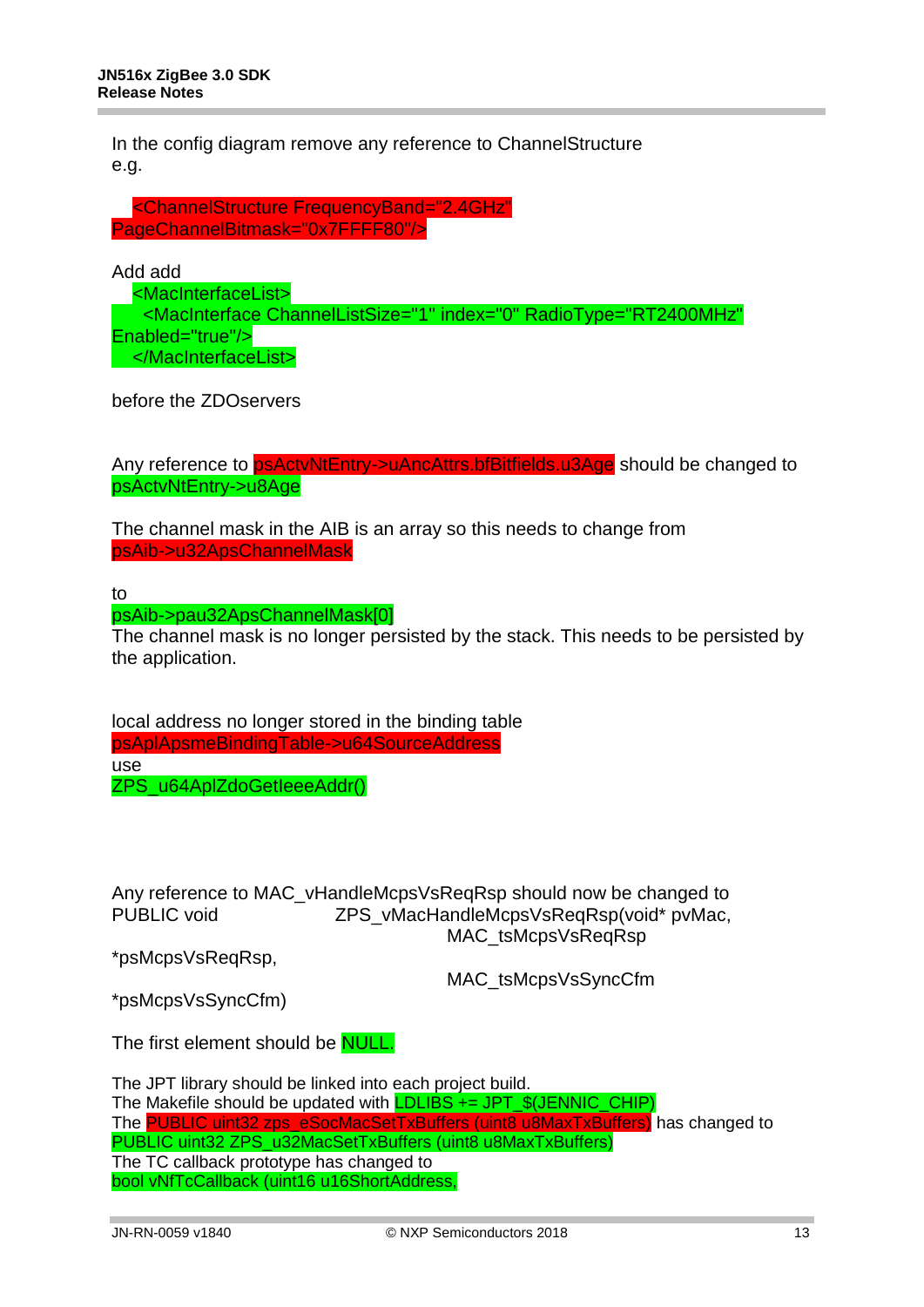uint64 u64DeviceAddress, uint64 u64ParentAddress, uint8 u8Status, uint16 u16MacId )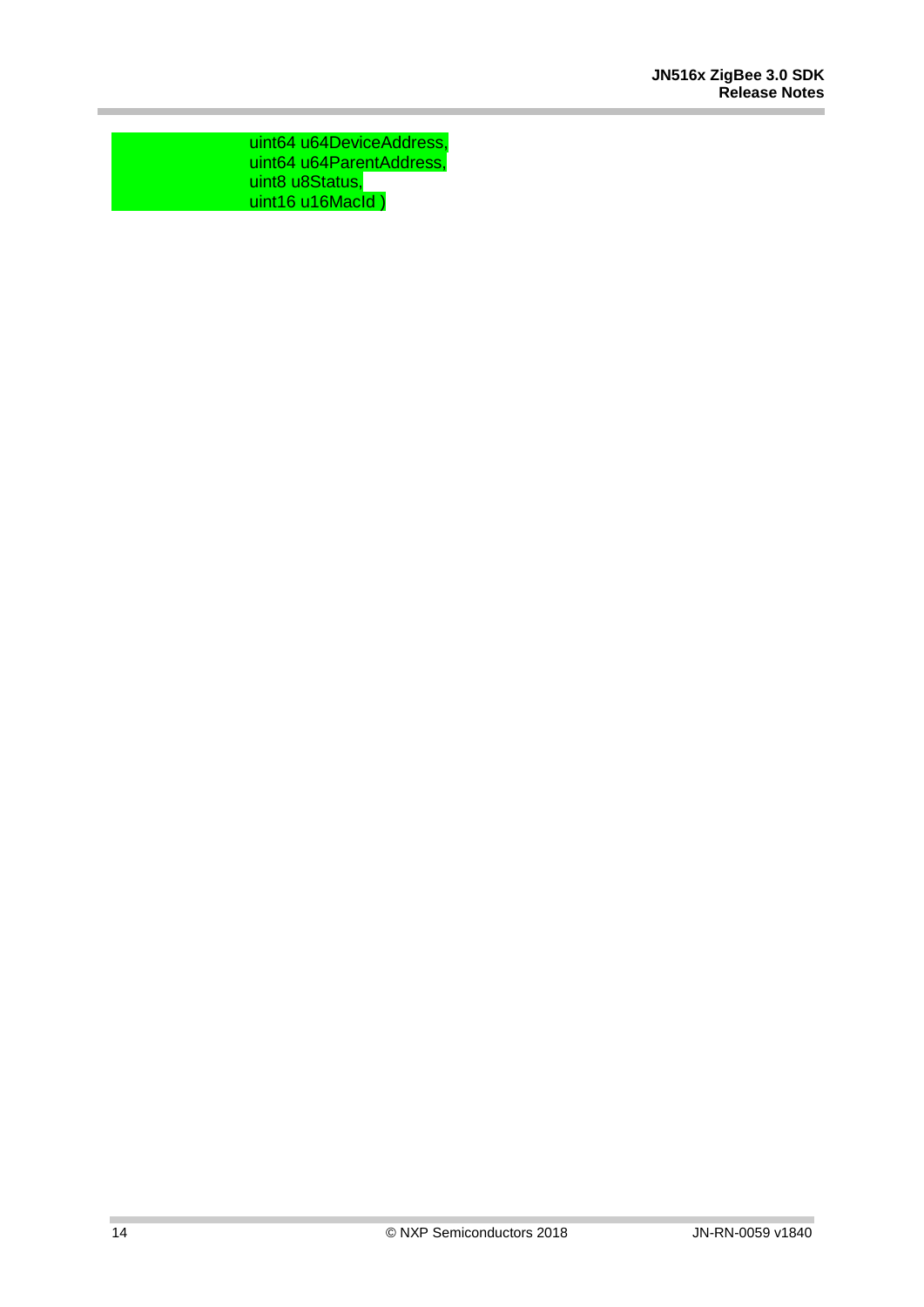## <span id="page-14-0"></span>**5. OTA Image Allocation**

The function **eOTA\_AllocateEndpointOTASpace()** is used in the application to allocate locations in Flash memory to store application images as part of the Over-The-Air (OTA) upgrade process. The OTA code then uses these locations to store the shadow image before switching to it, after validation.

There are two issues to consider regarding remapping and OTA upgrade:

- Whether the size of the OTA application binary file is larger than the previous version, such that it must use another sector
- Where in the memory space the OTA image is written to

Consider the following case. We have a 154KB image (5 sectors) and download a new image of the same size, starting at sector 8:

| <b>Logical Sector</b>            | U |  | $\sqrt{2}$      | ີ<br>ັ |  |       |  | 8 |           | 10 | 4.4            | 12 | 13    | 14 | 15 |
|----------------------------------|---|--|-----------------|--------|--|-------|--|---|-----------|----|----------------|----|-------|----|----|
| <b>Physical Sector</b>           | U |  | $\sqrt{2}$<br>_ | ີ<br>ັ |  |       |  | o |           | 10 | $\overline{A}$ | 12 | 13    | 14 | 15 |
| Running image<br><b>Contents</b> |   |  |                 |        |  | Empty |  |   | New image |    |                |    | Empty |    |    |

When we switch to the new image, the physical sectors are moved in the memory map by the bootloader so that the new image becomes the running image and the previous running image becomes the old image. Only the sectors that must be moved are actually moved by the bootloader, and the other sectors are left alone:

| Logical<br><b>Sector</b>         |   |                   | 2  | 3  | 4  | đ     | 6 |  | 9                 | 10 | 11     | 12    | 13 | 14 | 15 |
|----------------------------------|---|-------------------|----|----|----|-------|---|--|-------------------|----|--------|-------|----|----|----|
| <b>Physical</b><br><b>Sector</b> | 8 | 9                 | 10 | 11 | 12 | b     | 6 |  |                   | ົ  | ົ<br>J | 4     | 13 | 14 | 15 |
| <b>Contents</b>                  |   | New running image |    |    |    | Empty |   |  | Old running image |    |        | Empty |    |    |    |

If we now download a further new image that is 161KB (6 sectors) in size, it will replace the old running image and will be placed into logical sectors 8 to 13, which are physical sectors 0, 1, 2, 3, 4 and 13. However, this new image is then unusable because the *physical* sectors are not contiguous and the bootloader does not take this into account when it remaps the memory (if the new image was less than 160KB there would be no problem).

The simple solution to this problem is to replace the remapping that the bootloader has chosen with our own remapping.

| Logical<br><b>Sector</b>             |   |   | っ  | 3  | 4  | 5     | 6  |    | 9 | 10                | 11    | 12 | 13 | 14 | 15 |
|--------------------------------------|---|---|----|----|----|-------|----|----|---|-------------------|-------|----|----|----|----|
| <b>Physical</b><br><b>Sector</b>     | 8 | 9 | 10 | 11 | 12 | 13    | 14 | 15 |   | ົ                 | 3     | 4  | 5  | 6  |    |
| New running image<br><b>Contents</b> |   |   |    |    |    | Empty |    |    |   | Old running image | Empty |    |    |    |    |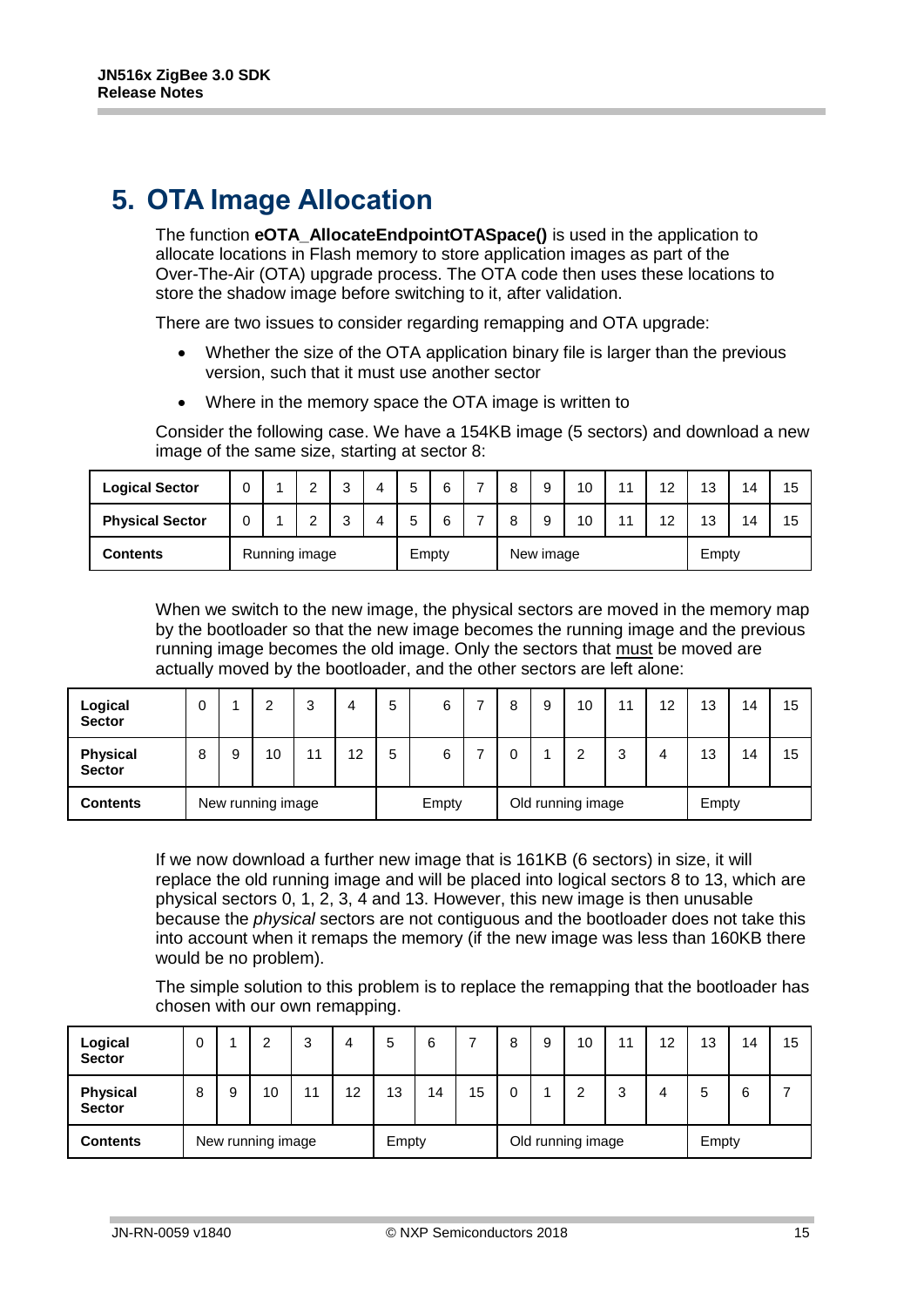However, this does not leave any space for permanent data and it also assumes that the new image is stored at logical sector 8.

You may choose to put the new image anywhere in the Flash memory (ZigBee allows this to be configured, and a user-developed solution is free to do what it wants). So you need to adjust the remapping to match. For example, if the OTA image was placed at logical sector 7:

| <b>Logical Sector</b>            | 0 |  | $\sqrt{2}$ | ົ<br>ບ |  | J     | 6 | $\circ$<br>u | 9 | 10 <sup>°</sup> | 11 | 12    | 13 | 14 | 15 |
|----------------------------------|---|--|------------|--------|--|-------|---|--------------|---|-----------------|----|-------|----|----|----|
| <b>Physical Sector</b>           | 0 |  | c          | ົ<br>ັ |  | ٮ     | 6 | O            | 9 | 10              | 11 | 12    | 13 | 14 | 15 |
| Running image<br><b>Contents</b> |   |  |            |        |  | Empty |   | New image    |   |                 |    | Empty |    |    |    |

The purpose of this is to leave some sectors at the end of Flash memory for permanent data (otherwise you could always start the OTA image at sector 8). In such cases, the sensible approach is to calculate how much permanent data space is required, then divide the remaining space into 2 blocks of sectors, configure the OTA upgrade to start at the beginning of the second block of sectors, then force the remapping to swap all of the blocks, regardless of the actual image size.

Consider the example in which a user wants 64KB for permanent data, which requires 2 sectors. This leaves 14 sectors for applications, so we have 2 blocks of 7 sectors each (even though the application may be smaller than this):

| <b>Logical Sector</b>  | 0 |               |  | ົ<br>w |  | 5 | ิด<br>U | - | 8         | 10 | 11    | 12<br>. L | 13   | 14 | 15 |
|------------------------|---|---------------|--|--------|--|---|---------|---|-----------|----|-------|-----------|------|----|----|
| <b>Physical Sector</b> | 0 |               |  | ີ      |  | 5 | 6       |   | o<br>O    | 10 | 44    | 19<br>. . | 13   | 14 | 15 |
| Contents               |   | Running image |  |        |  |   | Empty   |   | New image |    | Empty |           | Data |    |    |

To avoid any problem with the new image growing and needing 6 sectors rather than 5 sectors, we force the remapping to swap all 7 sectors over:

| <b>Logical Sector</b>  |                   |  |  | ◠<br>u |       |    |                   |  |  | 9           | 10    | 11 | 12   | 13 | 14 | 15 |
|------------------------|-------------------|--|--|--------|-------|----|-------------------|--|--|-------------|-------|----|------|----|----|----|
| <b>Physical Sector</b> |                   |  |  | 10     | 44    | 12 | 13                |  |  | $\sim$<br>▃ | ົ     |    |      | 6  | 14 | 15 |
| <b>Contents</b>        | New running image |  |  |        | Empty |    | Old running image |  |  |             | Empty |    | Data |    |    |    |

This leaves sectors 14 and 15 in a fixed location.

The code to achieve this is as follows:

```
 if (u8CurrentImageSector > 0)
\left\{\begin{array}{c}1\end{array}\right\} /* Remapping will not affect the current running image,
            which was already running in a continuous block at the base 
             application Flash address */ 
         vREG SysWrite(REG SYS FLASH REMAP, 0x0dcba987);
          vREG_SysWrite(REG_SYS_FLASH_REMAP2, 0xfe654321);
      }
```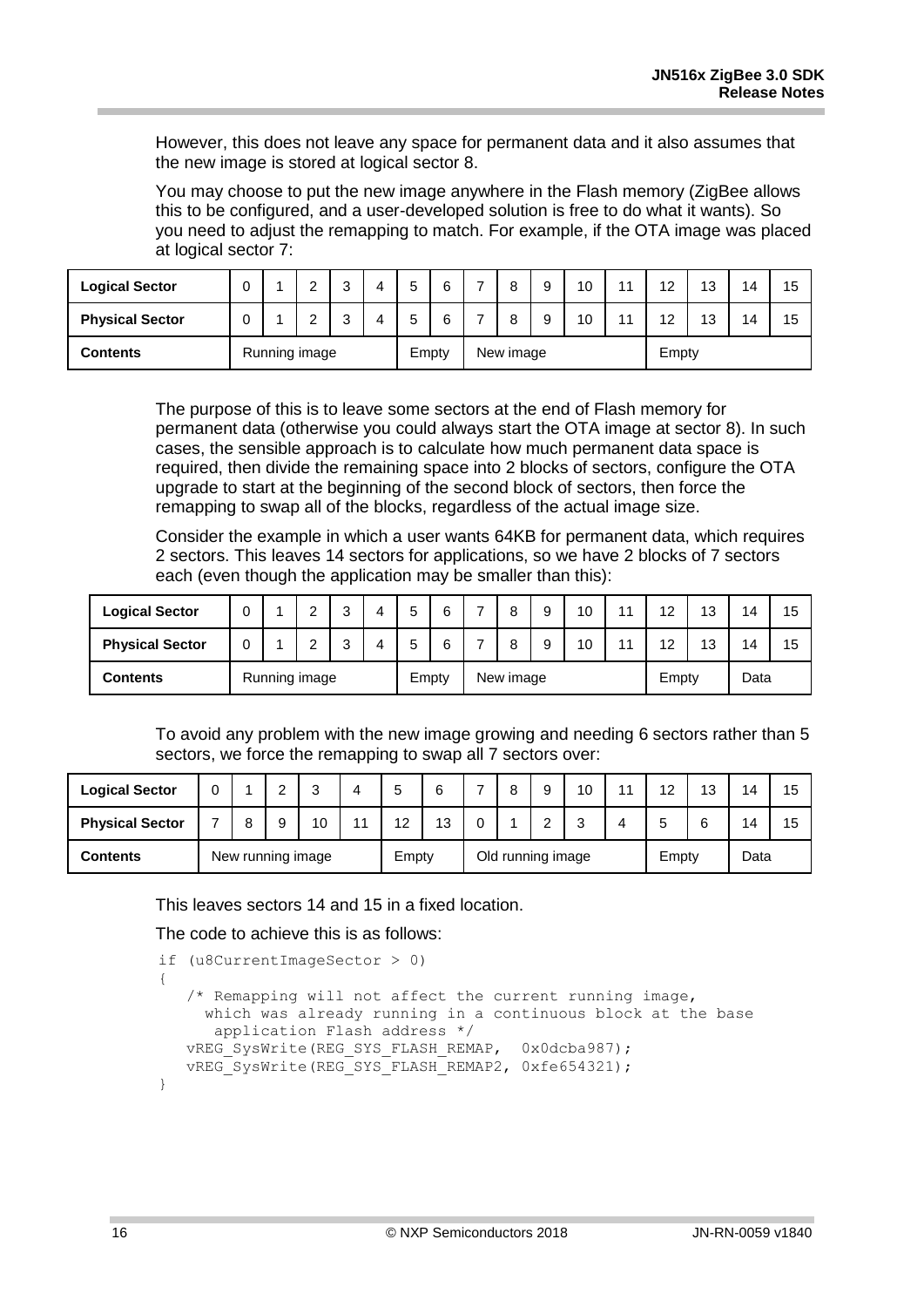### <span id="page-16-0"></span>**6. Application Porting**

Applications developed using the NXP JN516x ZigBee Home Automation/Light Link SDK can be migrated to ZigBee 3.0. Guidance on the migration of applications to ZigBee 3.0 is provided in the Application Note *ZigBee 3.0 Migration Guidelines (JN-AN-1230)*.

ZigBee 3.0 applications no longer require the NXP proprietary operating system, JenOS. However, the non-OS resources that were included in JenOS (e.g. Persistent Data Manager) are included in the JN51xx Core Utilities (JCU), supplied in the JN516x ZigBee 3.0 SDK.

## <span id="page-16-1"></span>**7. Related Documentation**

The following user documentation supports this software release:

- ZigBee 3.0 Stack User Guide [JN-UG-3113]
- ZigBee 3.0 Devices User Guide [JN-UG-3114]
- ZigBee Cluster Library (for ZigBee 3.0) User Guide [JN-UG-3115]
- ZigBee Green Power (for ZigBee 3.0) User Guide [JN-UG-3119]
- JN51xx Core Utilities User Guide [JN-UG-3116]
- BeyondStudio for NXP Installation and User Guide [JN-UG-3098]
- JN51xx Production Flash Programmer User Guide [JN-UG-3099]
- ZigBee 3.0 Migration Guidelines Application Note [JN-AN-1230]

All the above manuals are available as PDF documents from the [Wireless Connectivity](http://www.nxp.com/products/interface-and-connectivity/wireless-connectivity) area of the NXP web site.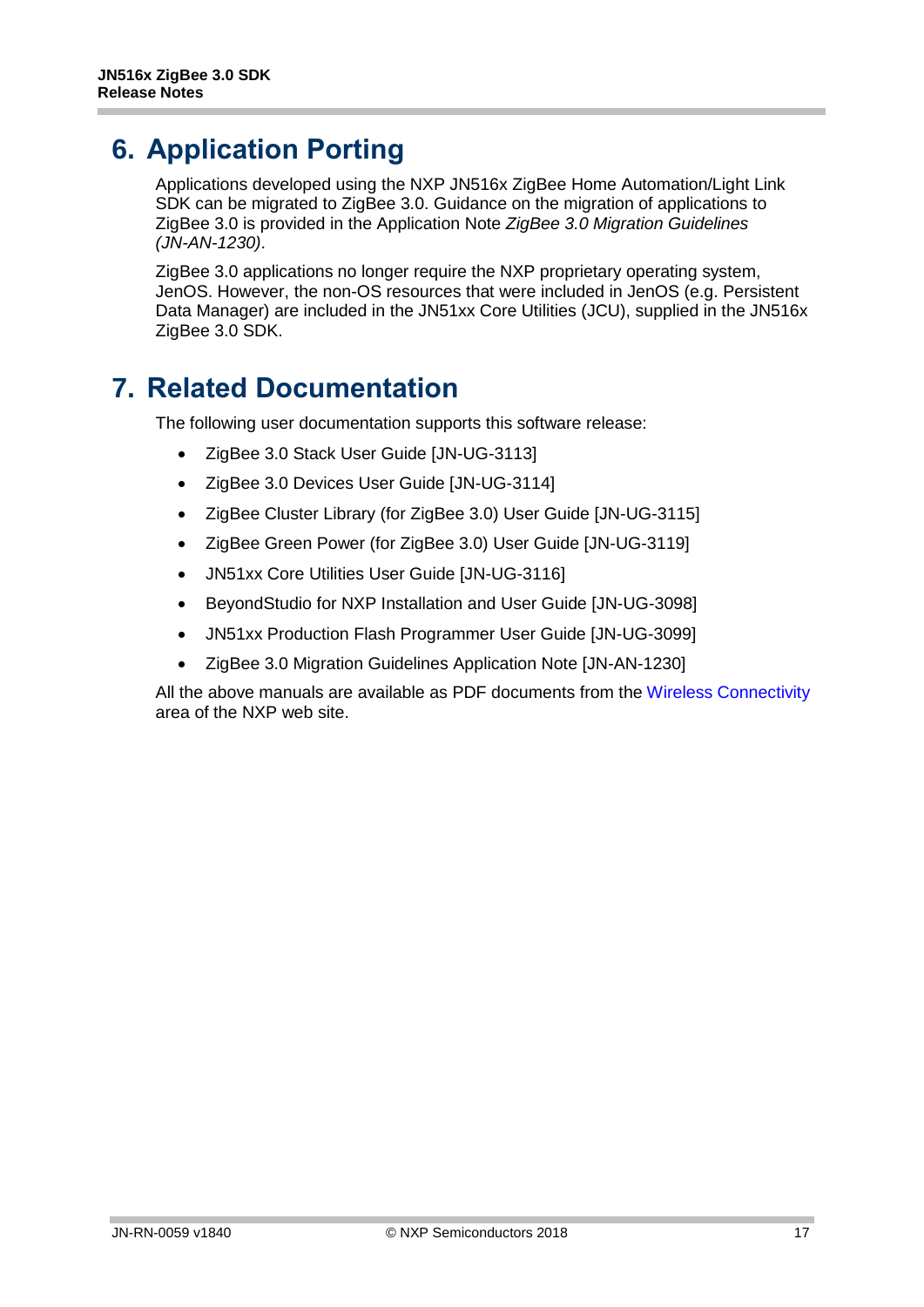## <span id="page-17-0"></span>**RELEASE HISTORY (v1518)**

## <span id="page-17-1"></span>**8. Release Details**

#### <span id="page-17-2"></span>**8.1 New Features and Changes**

The following new features are included in this release:

| Internal ID | <b>Description</b>                                                                                     |
|-------------|--------------------------------------------------------------------------------------------------------|
| lpsw6319    | Feature added to ZigBee PRO stack to selectively post APS retries to the MAC layer                     |
| lpsw7089    | Network layer retries added to ZigBee PRO stack via Shim/MAC                                           |
| lpsw7170    | ZTIMER feature added to allow timers that do not block sleeping                                        |
| lpsw7385    | Feature added for MAC to provide beaconing and data poll PIB minBE settings                            |
| lpsw7394    | Removed checks for PAN Coordinator when sending beacon notification                                    |
| lpsw7410    | Compile-time optimisation introduced                                                                   |
| lpsw7562    | In the ZCL, reporting functions have been changed to use new 'bound no ACK' API function               |
| lpsw7627    | Added mandatory ClusterRevision for ZLL Commissioning/ ZLL Utility and any other remaining<br>clusters |
| lpsw7640    | In the OTA Upgrade cluster, the ImageType attribute has been added                                     |
| lpsw7641    | In the OTA Upgrade cluster, a maximum block delay has been added                                       |
| lpsw7658    | Definition of Touchlink supported keys now allowed in the application                                  |
| lpsw7659    | Application now allowed to override the Touchlink master key                                           |
| lpsw7737    | In OTA Upgrade cluster, support added for optional ImageStamp attribute                                |
| lpsw7754    | The OTA Upgrade attribute MinimumRequestDelay is now measured in seconds                               |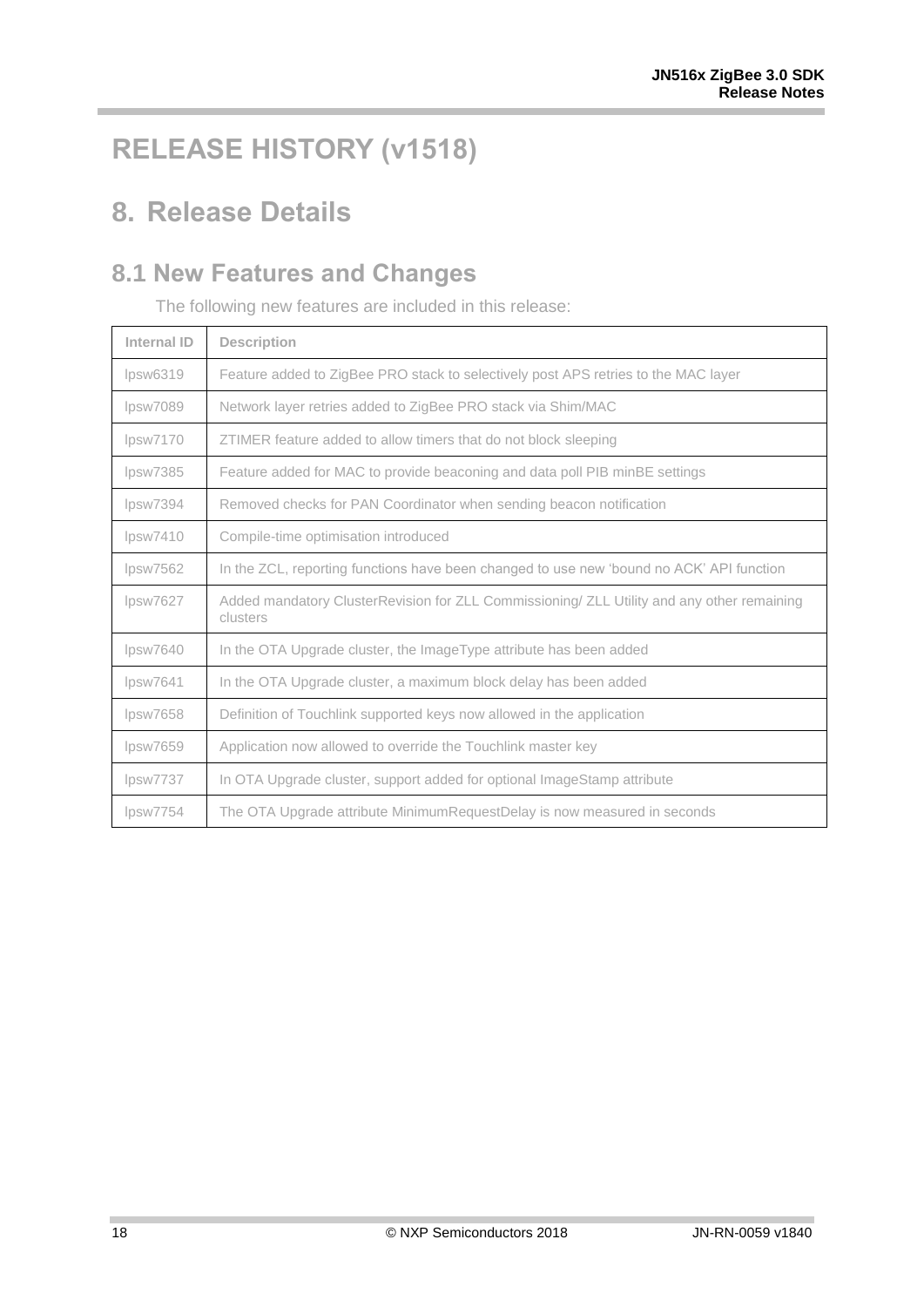#### <span id="page-18-0"></span>**8.2 Bug Fixes**

| Internal ID | <b>Description</b>                                                                                                                                                                                |
|-------------|---------------------------------------------------------------------------------------------------------------------------------------------------------------------------------------------------|
| lpsw7204    | ZTimer wake initialisation does not configure the tick timer correctly                                                                                                                            |
| DSW7208     | Out-of-band commissioning should send a BDB event to provide the application with a<br>notification on success or failure                                                                         |
| lpsw7419    | MAC should ignore broadcasts during a data poll on an 'RxOnWhenIdle=FALSE' device                                                                                                                 |
| lpsw7423    | Routing entry can be defaulted prematurely                                                                                                                                                        |
| lossw7461   | ZigBee Green Power Test Case 4.4.1.7 fails at step 1B due to not sending a channel<br>configuration message when expected                                                                         |
| lpsw7534    | Incorrect initialisation and restore of OTA Upgrade attributes                                                                                                                                    |
| lpsw7629    | Fragmentation receive side activity counter is not balanced                                                                                                                                       |
| DSW7629     | Address conflict can result in duplicate Neighbour table entries with the conflicted address                                                                                                      |
| lpsw7630    | Rejoin Request with invalid address should result in Rejoin Response with valid address even if<br>the allocate address is set to 0                                                               |
| lpsw7631    | In ZCL, ReadAttributeResponse has incorrect length for string type attributes                                                                                                                     |
| lpsw7645    | In Colour Control cluster, hue is not updated when MoveToColorTemp command is used                                                                                                                |
| lpsw7646    | In ZCL, attribute stopped reporting manufacturer name and started reporting ZCL version                                                                                                           |
| lpsw7662    | Address conflict for End Device results in removal of the End Device from the parent's tables                                                                                                     |
| lpsw7663    | Broadcast from End Device is re-routed back to the End Device                                                                                                                                     |
| lpsw7674    | Device responding to ZCL messages with the profile ID changed to the local profile ID - now<br>filtered on HA/Wildcard profile ID to make sure the response goes out with the original profile ID |
| lpsw7675    | Device Announce erroneously sent out on start-up/reset of a factory-new device - Device<br>Announce now disabled for all resets                                                                   |
| lossw7742   | OTA upgrade block request for second block is not sent by OTA Upgrade client                                                                                                                      |
| lpsw7748    | Leave not issued for an 'RxOnWhenIdle=TRUE' End Device on child aging                                                                                                                             |
| lpsw7872    | Reboot after OTA upgrade time of 0xffffffff causes bus error                                                                                                                                      |
| lpsw7927    | The Touchlink commands that can be received as broadcasts are now restricted                                                                                                                      |

The following issues have been fixed in this release: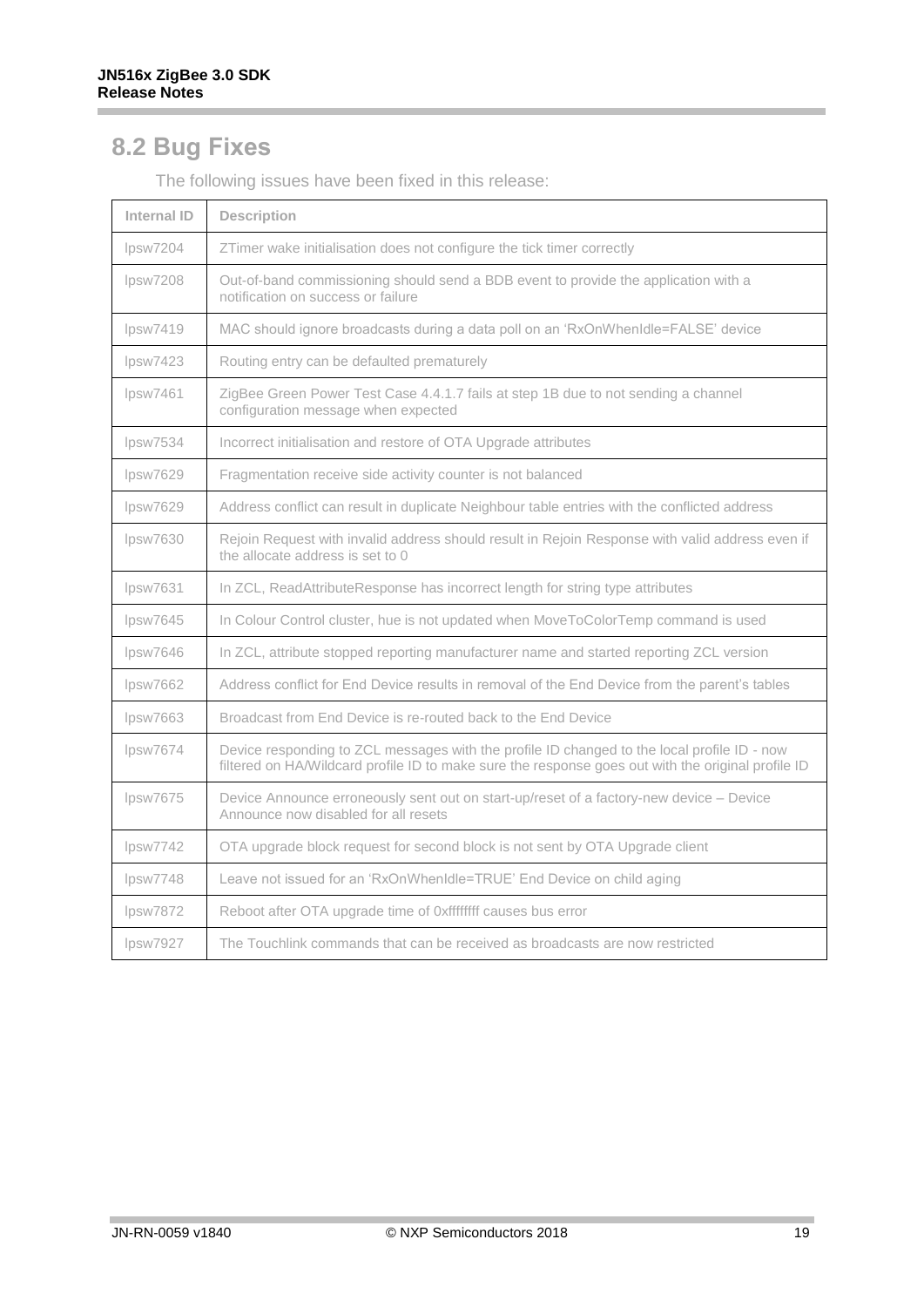## <span id="page-19-0"></span>**RELEASE HISTORY (v1396)**

## <span id="page-19-1"></span>**9. Release Details**

#### <span id="page-19-2"></span>**9.1 New Features and Changes**

This release includes (as in the previous v1385 build):

- Certified Revision 21 of the ZigBee PRO stack
- ZigBee Cluster Library revision ZCL06
- ZigBee 3.0 Base Device implementation

#### <span id="page-19-3"></span>**9.2 Bug Fixes**

The following issues have been fixed in this release:

| Internal ID | <b>Description</b>                                                                                                                                            |  |  |  |  |  |
|-------------|---------------------------------------------------------------------------------------------------------------------------------------------------------------|--|--|--|--|--|
| lpsw7056    | Jennic sniffer binaries are missing from the SDK.                                                                                                             |  |  |  |  |  |
| lpsw7057    | Frames are forwarded to a child End Device after the MAC ack turnaround time and after the<br>child's radio has been switched off.                            |  |  |  |  |  |
| lpsw7063    | Touchlink Router initiator/target implementation is incomplete.                                                                                               |  |  |  |  |  |
| lpsw7067    | Management Leave and Network Leave are accepted only from the parent device. If a Leave is<br>issued by a device which is not a parent, the Leave is ignored. |  |  |  |  |  |
| lpsw7068    | After an address conflict for a GP device, the network source address in the Device Announce<br>is an old address and not the current one.                    |  |  |  |  |  |

#### <span id="page-19-4"></span>**9.3 Modifications Required**

No modifications are required in this release.

#### <span id="page-19-5"></span>**9.4 Known Issues**

The following issues are known in this release:

| Internal ID | Severity | <b>Description</b>                                                                                                                   |
|-------------|----------|--------------------------------------------------------------------------------------------------------------------------------------|
| DSW7062     | Low      | Issue: Unnecessary route churn as a result of loss of link status due to CCA<br>failure and environmental issues.<br>Workaround: N/A |